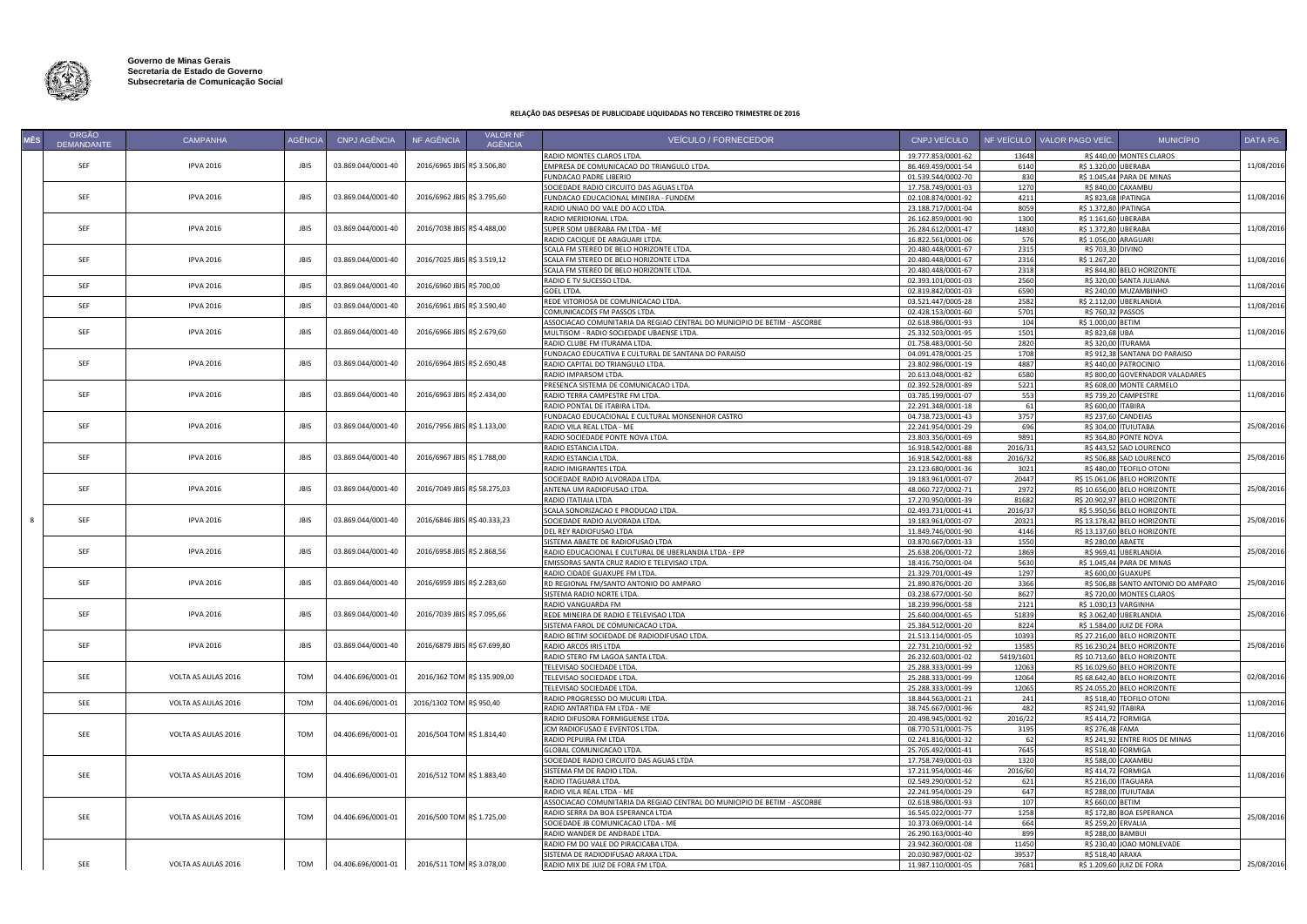|  |  |  | ACAO SANTA CRUZ DE JEQUITINHONH        | 18.383.125/0001-03 | 7882/2016 |         |
|--|--|--|----------------------------------------|--------------------|-----------|---------|
|  |  |  | <b>CAO SANTA CRUZ DE JEOUITINHONHA</b> | 18.383.125/0001-03 | 7883/2016 | 1,00000 |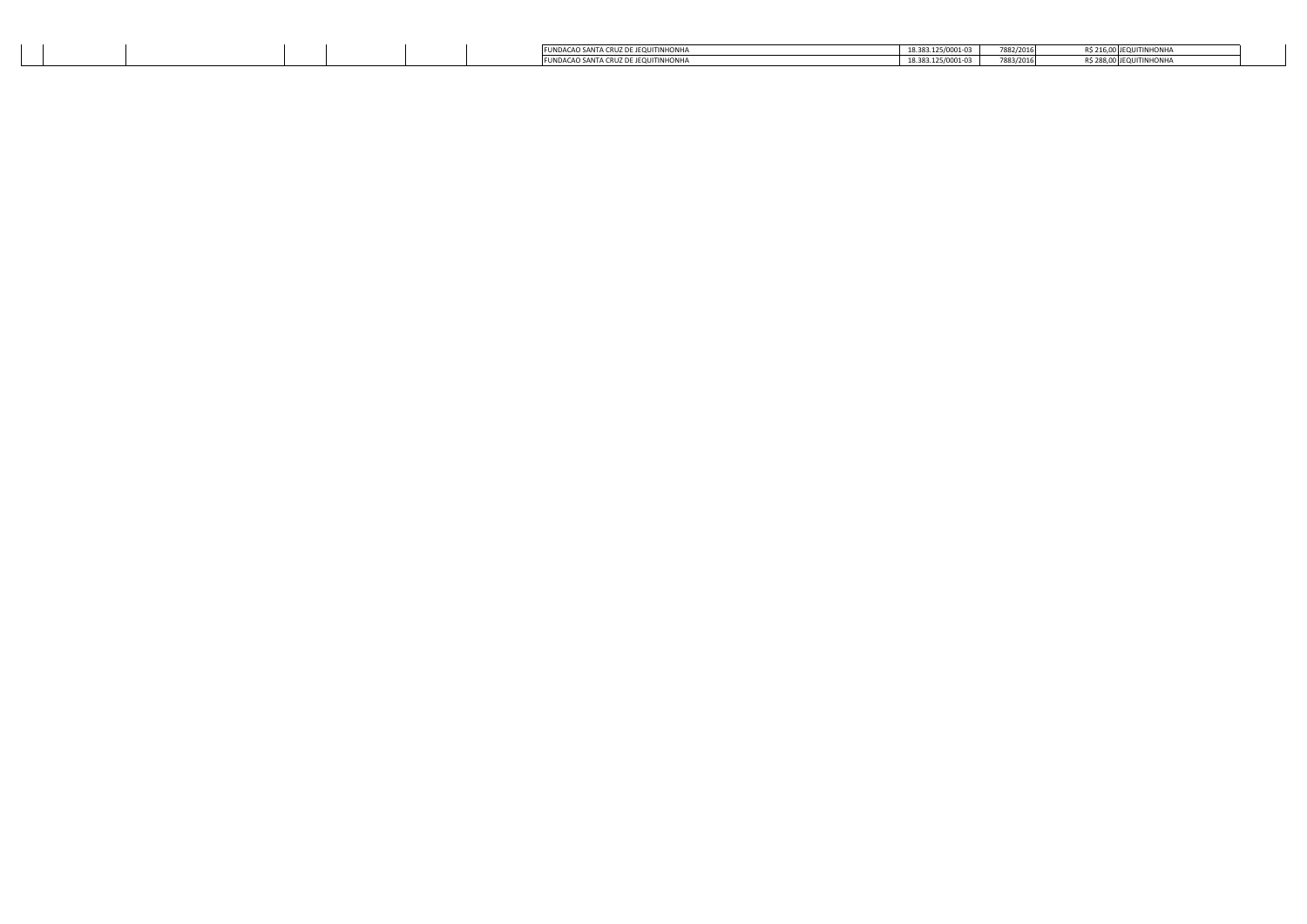| SEE           | VOLTA AS AULAS 2016               | TOM         | 04.406.696/0001-01 | 2016/686 TOM R\$ 2.386,80    |                               | HORA H MONLEVADE EMPRESA JORNALISTICA LTDA<br>HORA H MONLEVADE EMPRESA JORNALISTICA LTDA  | 15.440.525/0001-15<br>15.440.525/0001-15 | 18<br>20     | R\$ 954,72 JOAO MONLEVADE<br>R\$ 954,72 JOAO MONLEVADE | 25/08/2016 |
|---------------|-----------------------------------|-------------|--------------------|------------------------------|-------------------------------|-------------------------------------------------------------------------------------------|------------------------------------------|--------------|--------------------------------------------------------|------------|
| SEE           | VOLTA AS AULAS 2016               | TOM         | 04.406.696/0001-01 | 2016/1310 TOM R\$ 1.080,00   |                               | HORA H MONLEVADE EMPRESA JORNALISTICA LTDA                                                | 15.440.525/0001-15                       |              | R\$ 864,00 JOAO MONLEVADE                              | 25/08/2016 |
| SEE           | VOLTA AS AULAS 2016               | TOM         | 04.406.696/0001-01 | 2016/1109 TOM R\$ 2.935,92   |                               | HORA H EMPRESA JORNALISTICA LTDA.                                                         | 10.705.524/0001-31                       | 1512         | R\$ 2.348,74 ITABIRA                                   | 25/08/2016 |
|               |                                   |             |                    |                              |                               | RADIO DIVINOPOLIS LTDA                                                                    | 17.258.443/0001-80                       | 22569        | R\$ 576,00 DIVINOPOLIS                                 |            |
| SEE           | VOLTA AS AULAS 2016               | TOM         | 04.406.696/0001-01 | 2016/513 TOM R\$ 1.920,96    |                               | RADIO VOZ DO SAO FRANCISCO LTDA                                                           | 21.453.485/0001-49                       | 443          | R\$ 259,20 JANUARIA                                    | 25/08/2016 |
|               |                                   |             |                    |                              |                               | RADIO ATIVIDADE DE JUIZ DE FORA FM LTDA                                                   | 23.126.949/0001-38                       | 829          | R\$ 701,57<br>UIZ DE FORA                              |            |
|               |                                   |             |                    |                              |                               | REDE CARACA DE COMUNICACAO LTDA                                                           | 22.113.898/0001-47                       | 1316         | R\$ 316,80<br><b>ITABIRA</b>                           |            |
| SEE           | VOLTA AS AULAS 2016               | TOM         | 04.406.696/0001-01 |                              |                               | RADIO CIDADE DE CAMBUI LTDA                                                               | 25.650.870/0001-37                       | 1888         | R\$ 230,40 CAMBUI                                      |            |
|               |                                   |             |                    | 2016/524 TOM R\$ 1.647,36    |                               | MULTISOM RADIO CATAGUASES LTDA                                                            | 19.525.336/0001-04                       | 5253         | R\$ 563,33 CATAGUASES                                  | 25/08/2016 |
|               |                                   |             |                    |                              |                               | S/A RADIO ARAGUARI                                                                        | 16.824.674/0001-40                       | 6613         | R\$ 207,36<br>ARAGUARI                                 |            |
| SEE           | VOLTA AS AULAS 2016               | TOM         | 04.406.696/0001-01 | 2016/503 TOM R\$ 99.372,00   |                               | RADIO E TELEVISAO BANDEIRANTES MG LTDA                                                    | 17.184.649/0001-02                       | 58449        | R\$ 79.497,60<br><b>BELO HORIZONTE</b>                 | 25/08/2016 |
|               |                                   |             |                    |                              |                               | DIARIO DO COMERCIO EMPRESA JORNALISTICA LTDA.                                             | 17.279.068/0001-54                       | 126891       | R\$ 14.556,67<br><b>BELO HORIZONTE</b>                 |            |
| SEE           | VOLTA AS AULAS 2016               | TOM         | 04.406.696/0001-01 |                              | 2016/432 TOM R\$ 114.779,43   | SEMPRE EDITORA LTDA                                                                       | 26.198.515/0004-84                       | 2016/268248  | R\$ 32.707,58 BELO HORIZONTE                           | 25/08/2016 |
|               |                                   |             |                    |                              |                               | HAP COMUNICACAO EMPRESARIAL LTDA.                                                         | 05.346.096/0001-68                       | 6052         | R\$ 7.673,54 NOVA LIMA                                 |            |
|               |                                   |             |                    |                              |                               | METRO JORNAL S.A.                                                                         | 07.780.914/0001-61                       | 72720        | R\$ 36.885,75<br>SAO PAULO                             |            |
| SEE           | VOLTA AS AULAS 2016               | TOM         | 04.406.696/0001-01 |                              | 2016/366 TOM R\$ 226.620,00   | TELEVISAO SOCIEDADE LTDA.                                                                 | 25.288.333/0001-99                       | 12062        | R\$ 181.296,00 BELO HORIZONTE                          | 25/08/2016 |
| SEGOV         | EVENTOS 2016                      | POP         | 41.694.662/0001-96 | 2016/669 POP R\$ 902,18      |                               | LASER PLUS STUDIO GRAFICO E EDITORA LTDA - EPP                                            | 65.149.841/0001-00                       | 2016/20      | R\$ 784,50 BELO HORIZONTE                              | 31/08/2016 |
| SEGOV         | EVENTOS 2016                      | POP         | 41.694.662/0001-96 | 2016/672 POP R\$ 689,00      |                               | <b>GRAFICA I3 LTDA</b>                                                                    | 17.118.870/0001-62                       | 2016/914     | R\$ 180,00 BELO HORIZONTE                              | 31/08/2016 |
| SEGOV         | EVENTOS 2016                      | POP         | 41.694.662/0001-96 | 2016/661 POP R\$ 1.245,45    |                               | VITOR NOGUEIRA BORGES                                                                     | 16.746.465/0001-26                       | 2016/5       | R\$ 1.083,00<br><b>BELO HORIZONTE</b>                  | 31/08/2016 |
| SEGOV         | EVENTOS 2016                      | POP         | 41.694.662/0001-96 | 2016/667 POP R\$ 1.130,77    |                               | ASER PLUS STUDIO GRAFICO E EDITORA LTDA - EPP                                             | 65.149.841/0001-00                       | 2016/210     | R\$ 600,45 BELO HORIZONTE                              | 02/09/2016 |
| SEGOV         | EVENTOS 2016                      | POP         | 41.694.662/0001-96 | 2016/670 POP R\$ 4.715,00    |                               | ESTACAO DIGITAL LTDA.                                                                     | 01.795.246/0001-60                       | 2016/494     | R\$ 4.100,00 BELO HORIZONTE                            | 31/08/2016 |
| SEGOV         | EVENTOS 2016                      | POP         | 41.694.662/0001-96 | 2016/668 POP R\$ 876,48      |                               | LASER PLUS STUDIO GRAFICO E EDITORA LTDA - EPP                                            | 65.149.841/0001-00                       | 2016/208     | R\$ 379,33 BELO HORIZONTE                              | 31/08/2016 |
| SEDRU         | FORCA TAREFA MARIANA              | RC          | 16.663.247/0001-28 |                              | 2016/848 RC R\$ 2.159,31      | PRIMACOR GRAFICA E EDITORA LTDA - EPP                                                     | 05.770.983/0001-69                       | 2016/472     | R\$ 1.425,00 BELO HORIZONTE                            | 31/08/2016 |
| SEDS          | PLACAS DE INAUGURACAO SEDS 2016   | RC          | 16.663.247/0001-28 | 2016/821 RC R\$ 643,55       |                               | ESTACAO DIGITAL LTDA.                                                                     | 01.795.246/0001-60                       | 2016/471     | R\$ 380,00 BELO HORIZONTE                              | 25/08/2016 |
| SEDS          | SOU PELA VIDA 2016                | RC          | 16.663.247/0001-28 |                              | 2016/845 RC R\$ 10.447,75     | READY DO BRASIL INDUSTRIA E COMERCIO LTDA                                                 | 20.172.920/0001-02                       | 67075        | R\$ 9.085,00 CONTAGEM                                  | 31/08/2016 |
| SEDS          | SOU PELA VIDA 2016                | <b>RC</b>   | 16.663.247/0001-28 |                              | 2016/819 RC R\$ 1.872,20      | PAULINELLI SERVICOS GRAFICOS LTDA                                                         | 71.365.449/0001-00                       | 2016/1174    | R\$ 1.628,00 BELO HORIZONTE                            | 31/08/2016 |
| SEDS          | SOU PELA VIDA 2016                | RC          | 16.663.247/0001-28 |                              | 2016/1082 RC R\$ 22.540,00    | LMYLA CONFECCOES LTDA - EPP                                                               | 05.866.853/0001-24                       | 3814         | R\$ 19.600,00 APUCARANA                                | 31/08/2016 |
| <b>SECTES</b> | PLACAS DE INAUGURACAO SECTES 2016 | TOM         | 04.406.696/0001-01 | 2016/1366 TOM R\$ 619,37     |                               | ESTACAO DIGITAL LTDA.                                                                     | 01.795.246/0001-60                       | 2016/514     | R\$ 400,00 BELO HORIZONTE                              | 02/08/2016 |
| <b>SECTES</b> | PLACAS DE INAUGURACAO SECTES 2016 | TOM         | 04.406.696/0001-01 | 2016/1101 TOM R\$ 642,37     |                               | HOMENAGEART INDUSTRIA E COMERCIO DE ACO INOX LTDA - EPP                                   | 07.695.395/0001-33                       | 5836         | R\$ 420,00 CONTAGEM                                    | 31/08/2016 |
| <b>SECTES</b> | PLACAS DE INAUGURACAO SECTES 2016 | TOM         | 04.406.696/0001-01 | 2016/1318 TOM R\$ 619,37     |                               | <b>ESTACAO DIGITAL LTDA</b>                                                               | 01.795.246/0001-60                       | 2016/365     | R\$ 400,00 BELO HORIZONTE                              | 31/08/2016 |
|               |                                   |             |                    |                              |                               | RADIO VICOSA FM LTDA - ME                                                                 | 21.866.348/0001-36                       | 2016/135     | R\$ 360,96 VICOSA                                      |            |
| SES           | AIDS CARNAVAL 2016                | CASA        | 16.575.226/0001-50 | 2016/281 CASA R\$ 3.222,32   |                               | RADIO MERIDIONAL LTDA.                                                                    | 26.162.859/0001-90                       | 35           | R\$ 827,20 UBERABA                                     | 11/08/2016 |
|               |                                   |             |                    |                              |                               | SOCIEDADE RADIO MONTANHESA LTDA                                                           | 25.946.971/0001-50                       | 6085         | R\$ 1.389,70 VICOSA                                    |            |
| SES           | AIDS CARNAVAL 2016                | CASA        | 16.575.226/0001-50 |                              |                               | RADIO ALTERNATIVA FM 87,9                                                                 | 02.705.921/0001-85                       | 2016/68      | R\$ 263,20 ARCOS                                       |            |
|               |                                   |             |                    | 2016/271 CASA R\$ 1.428,80   |                               | NOVA MULTISOM RADIO SOM LTDA                                                              | 13.071.417/0001-97                       | 2065<br>5277 | R\$ 541,44 CATAGUASE!                                  | 11/08/2016 |
|               |                                   |             |                    |                              |                               | RADIO SERRA NEGRA FM LTDA                                                                 | 26.399.675/0001-49<br>05.131.184/0002-23 | 679          | R\$ 338,40 ALTEROSA<br>R\$ 376,00 CAMBUI               |            |
| SES           | AIDS CARNAVAL 2016                | CASA        | 16.575.226/0001-50 | 2016/273 CASA R\$ 928,72     |                               | KKR EVENTOS, PARTICIPACOES E RADIOFUSAO LTDA.<br>AGENCIA GUANHANENSE DE COMUNICACAO LTDA. | 03.902.567/0001-41                       | 839          | R\$ 366,98 GUANHAES                                    | 11/08/2016 |
|               |                                   |             |                    |                              |                               | RADIO CIDADE GUAXUPE FM LTDA.                                                             | 21.329.701/0001-49                       | 1337         | R\$ 564,00<br>GUAXUPE                                  |            |
| SES           | AIDS CARNAVAL 2016                | CASA        | 16.575.226/0001-50 | 2016/234 CASA R\$ 2.434,60   |                               | RADIO ITAJUBA LTDA                                                                        | 17.858.887/0001-56                       | 1824         | R\$406,08<br><b>ITAJUBA</b>                            | 11/08/2016 |
|               |                                   |             |                    |                              |                               | RADIO UNIAO DO VALE DO ACO LTDA.                                                          | 23.188.717/0001-04                       | 8090         | R\$ 977,60 IPATINGA                                    |            |
|               |                                   |             |                    |                              |                               | FUNDACAO EDUCATIVA E CULTURAL DE ITABIRA                                                  | 01.771.601/0001-60                       | 55/2016      | R\$ 451,20 ITABIRA                                     |            |
| SES           | AIDS CARNAVAL 2016                | CASA        | 16.575.226/0001-50 | 2016/223 CASA R\$ 2.209,00   |                               | RADIO BANDEIRANTES DE ARAGUARI LTDA.                                                      | 20.672.507/0001-07                       | 7014         | R\$ 940,00 ARAGUARI                                    | 11/08/2016 |
|               |                                   |             |                    |                              |                               | RADIO WANDER DE ANDRADE LTDA                                                              | 26.290.163/0001-40                       | 890          | R\$ 376,00 BAMBUI                                      |            |
|               |                                   |             |                    |                              |                               | FUNDACAO EDUCACIONAL E CULTURAL MONSENHOR CASTRO                                          | 04.738.723/0001-43                       | 3716         | R\$ 206,80 CANDEIAS                                    |            |
| SES           | AIDS CARNAVAL 2016                | CASA        | 16.575.226/0001-50 | 2016/236 CASA R\$ 1.076,30   |                               | RADIO PEPUIRA FM LTDA                                                                     | 02.241.816/0001-32                       | 59           | R\$ 315,84 ENTRE RIOS DE MINAS                         | 11/08/2016 |
|               |                                   |             |                    |                              |                               | SOCIEDADE JB COMUNICACAO LTDA - ME                                                        | 10.373.069/0001-14                       | 661          | R\$ 338,40 ERVALIA                                     |            |
|               |                                   |             |                    |                              |                               | RADIO IMPARSOM LTDA.                                                                      | 20.613.048/0001-82                       | 6631         | R\$ 864,80<br><b>GOVERNADOR VALADARES</b>              |            |
| SES           | AIDS CARNAVAL 2016                | CASA        | 16.575.226/0001-50 | 2016/275 CASA R\$ 1.522,80   |                               | MOREIRA COMUNICACOES LTDA.                                                                | 20.929.592/0001-38                       | 7470         | R\$ 353,44 CAMPO BELO                                  | 11/08/2016 |
|               |                                   |             |                    |                              |                               | ASSOCIACAO COMUNITARIA CAXAMBUENSE DE RADIOFUSAO                                          | 01.231.170/0001-40                       | 11           | R\$ 451,20 CAXAMBU                                     |            |
| SES           | AIDS CARNAVAL 2016                | CASA        | 16.575.226/0001-50 | 2016/256 CASA R\$ 1.880,00   |                               | MATA DA CORDA COMUNICACOES LTDA. - ME                                                     | 02.387.973/0001-50                       | 1171         | R\$ 1.052,80 PATOS DE MINAS                            | 11/08/2016 |
|               |                                   |             |                    |                              |                               | SOCIEDADE RADIO CIRCUITO DAS AGUAS LTDA                                                   | 17.758.749/0001-03                       | 1314         | R\$ 789,60 CAXAMBU                                     |            |
| SES           | AIDS CARNAVAL 2016                | CASA        | 16.575.226/0001-50 | 2016/260 CASA R\$ 2.162,00   |                               | J.S. COELHO COMUNICACAO LTDA - ME                                                         | 21.805.588/0001-20                       | 184          | R\$ 376,00 CONSELHEIRO PENA                            | 11/08/2016 |
|               |                                   |             |                    |                              |                               | MULTISOM RADIO CATAGUASES LTDA.                                                           | 19.525.336/0001-04                       | 5235         | R\$ 564,00 CATAGUASES                                  |            |
|               |                                   |             |                    |                              |                               | QUEIROZ COMUNICACOES LTDA                                                                 | 08.140.565/0001-86                       | 1682         | R\$ 676,80 PRESIDENTE OLEGARIO                         |            |
| SES           | AIDS CARNAVAL 2016                | CASA        | 16.575.226/0001-50 | 2016/261 CASA R\$ 1.824,00   |                               | SISTEMA DE RADIODIFUSAO VEREDAS DE UNAI LTDA - EPP                                        | 19.077.080/0001-01                       | 22326        | R\$ 526,40 UNAI                                        | 11/08/2016 |
|               |                                   |             |                    |                              |                               | RADIO CLUBE DE BOCAIUVA LTDA.                                                             | 23.329.907/0001-02                       | 6160/2016    | R\$ 256,00 BOCAIUVA                                    |            |
| SES           | AIDS CARNAVAL 2016                | CASA        | 16.575.226/0001-50 | 2016/568 CASA R\$ 1.175,00   |                               | EMPRESA DE COMUNICACAO DO TRIANGULO LTDA.                                                 | 86.469.459/0001-54                       | 6762         | R\$ 940,00 UBERABA                                     | 25/08/2016 |
|               |                                   |             |                    |                              |                               | COOPERATIVA DE TRABALHO DA MIDIA LED E OUT OF HOME MINEIRA                                | 19.328.219/0001-42                       | 2016/22      | R\$ 2.235,33 BELO HORIZONTE                            |            |
| SES           | AIDS CARNAVAL 2016                | CASA        | 16.575.226/0001-50 | 2016/471 CASA R\$ 4.437,55   |                               | COOPERATIVA DE TRABALHO DA MIDIA LED E OUT OF HOME MINEIRA                                | 19.328.219/0001-42                       | 2016/23      | R\$ 1.035,30 BELO HORIZONTE                            | 02/09/2016 |
|               |                                   |             |                    |                              |                               | COOPERATIVA DE TRABALHO DA MIDIA LED E OUT OF HOME MINEIRA                                | 19.328.219/0001-42                       | 2016/24      | R\$ 279.42 BELO HORIZONTE                              |            |
|               |                                   |             |                    |                              |                               | COOPERATIVA DE TRABALHO DA MIDIA LED E OUT OF HOME MINEIRA                                | 19.328.219/0001-42                       | 2016/13      | R\$ 2.235,33 BELO HORIZONTE                            |            |
| SES           | AIDS CARNAVAL 2016                | CASA        | 16.575.226/0001-50 | 2016/468 CASA R\$ 4.437,55   |                               | COOPERATIVA DE TRABALHO DA MIDIA LED E OUT OF HOME MINEIRA                                | 19.328.219/0001-42                       | 2016/14      | R\$ 1.035,30 BELO HORIZONTE                            | 02/09/2016 |
|               |                                   |             |                    |                              |                               | COOPERATIVA DE TRABALHO DA MIDIA LED E OUT OF HOME MINEIRA                                | 19.328.219/0001-42                       | 2016/15      | R\$ 279,42 BELO HORIZONTE                              |            |
|               |                                   |             |                    |                              |                               | COOPERATIVA DE TRABALHO DA MIDIA LED E OUT OF HOME MINEIRA                                | 19.328.219/0001-42                       | 2016/7       | R\$ 517,65 BELO HORIZONTE                              |            |
| SES           | AIDS CARNAVAL 2016                | CASA        | 16.575.226/0001-50 | 2016/469 CASA R\$ 4.246,32   |                               | COOPERATIVA DE TRABALHO DA MIDIA LED E OUT OF HOME MINEIRA                                | 19.328.219/0001-42                       | 2016/8       | R\$ 1.035,30 BELO HORIZONTE                            | 31/08/2016 |
|               |                                   |             |                    |                              |                               | COOPERATIVA DE TRABALHO DA MIDIA LED E OUT OF HOME MINEIRA                                | 19.328.219/0001-42                       | 2016/9       | R\$ 1.844,11 BELO HORIZONTE                            |            |
| SEDA          | PROGRAMAS E PROJETOS SEDA         | 2004        | 06.056.333/0001-19 | 2016/596 2004 R\$ 1.399,39   |                               | ARLETE LOPES DA SILVA                                                                     | 08.236.212/0001-84                       | 2016/174     | R\$ 1.216,86 BELO HORIZONTE                            | 31/08/2016 |
| SEDA          | PROGRAMAS E PROJETOS SEDA         | 2004        | 06.056.333/0001-19 | 2016/476 2004 R\$ 1.810,27   |                               | VIRTUAL PRINT COMUNICACAO VISUAL - EIRELI - ME                                            | 18.635.428/0001-76                       | 2014/24      | R\$ 979,00 BELO HORIZONTE                              | 31/08/2016 |
| SEGOV         | APLICATIVO GOVERNO 2016           | POP         | 41.694.662/0001-96 |                              | 2016/724 POP R\$ 19.600,00    | EDITORA 247 LTDA.                                                                         | 12.867.382/0001-34                       | 1451         | R\$ 8.000,00 COTIA                                     | 02/08/2016 |
|               |                                   |             |                    |                              |                               | EDITORA 247 LTDA.                                                                         | 12.867.382/0001-34                       | 1485         | R\$ 8.000,00 COTIA                                     |            |
| SEGOV         |                                   | POP         |                    | 2016/765 POP R\$ 4.280,64    |                               | PORTAL O TEMPO                                                                            | 26.198.515/0004-84                       | 2016/280200  | R\$ 1.747,20 CONTAGEM                                  |            |
|               | APLICATIVO GOVERNO 2016           |             | 41.694.662/0001-96 |                              |                               | PORTAL O TEMPO                                                                            | 26.198.515/0004-84                       | 2016/282542  | R\$ 1.747,20 CONTAGEM                                  | 02/08/2016 |
|               |                                   |             |                    |                              |                               | JOSE GERALDO PASSOS 33573824749                                                           | 13.971.804/0001-80                       | 130          | R\$ 2.000,00 DIVINOPOLIS                               |            |
|               |                                   |             |                    |                              |                               | JOSE GERALDO PASSOS 33573824749                                                           | 13.971.804/0001-80                       | 144          | R\$ 2.000,00 DIVINOPOLIS                               |            |
| SEGOV         | APLICATIVO GOVERNO 2016           | POP         | 41.694.662/0001-96 | 2016/833 POP R\$ 7.252,00    |                               | BRUNA MARA MACEDO 07433833625                                                             | 23.920.787/0001-05                       | 2016/10      | R\$ 960,00 BARBACENA                                   | 25/08/2016 |
|               |                                   |             |                    |                              |                               | BRUNA MARA MACEDO 07433833625                                                             | 23.920.787/0001-05                       | 2016/6       | R\$ 960,00 BARBACENA                                   |            |
| SEDE          | ARTESANATO 2016                   | <b>JBIS</b> | 03.869.044/0001-40 | 2016/7471 JBIS R\$ 13.570,00 |                               | CAMERA CLARA PROD. FOTOGRAFICAS LTDA                                                      | 22.331.086/0001-78                       | 2016/14      | R\$ 11.800,00 BELO HORIZONTE                           | 31/08/2016 |
| SEGOV         | FORUNS REGIONAIS 2016             | POP         | 41.694.662/0001-96 |                              | 2016/651 POP R\$ 2.819.464,94 | GLOBO COMUNICACAO E PARTICIPACOES S.A                                                     | 27.865.757/0033-81                       | 45401        | R\$ 2.260.787,71 RIO DE JANEIRO                        | 02/08/2016 |
|               |                                   |             |                    |                              |                               |                                                                                           |                                          |              |                                                        |            |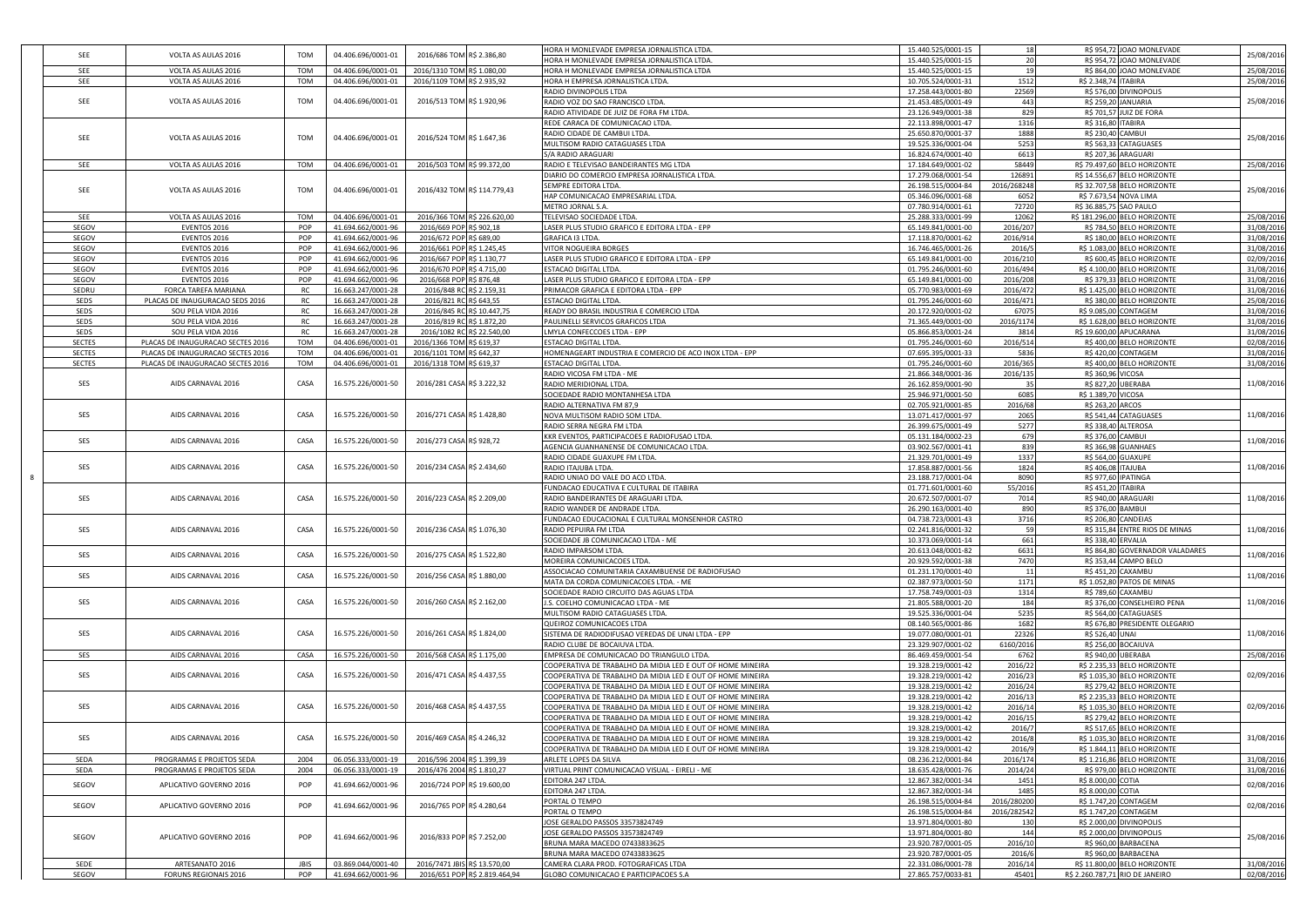|                |                                                                    |             |                                          |                              |                               | TV MINAS CENTRO-OESTE S/C LTDA                           | 01.710.918/0001-97                       | 20584                    | R\$ 64.583,68 DIVINOPOLIS                                   |                          |
|----------------|--------------------------------------------------------------------|-------------|------------------------------------------|------------------------------|-------------------------------|----------------------------------------------------------|------------------------------------------|--------------------------|-------------------------------------------------------------|--------------------------|
| SEGOV          | FORUNS REGIONAIS 2016                                              | POP         | 41.694.662/0001-96                       |                              | 2016/723 POP R\$ 281.706,88   | TV TIRADENTES LTDA                                       | 19.871.375/0001-55                       | 25899                    | R\$ 71.782,40 JUIZ DE FORA                                  | 02/08/2016               |
|                |                                                                    |             |                                          |                              |                               | TV TIRADENTES LTDA                                       | 19.871.375/0001-55                       | 25910                    | R\$ 93.598,72<br><b>JUIZ DE FORA</b>                        |                          |
|                |                                                                    |             |                                          |                              |                               | RADIO E TELEVISAO BANDEIRANTES MG LTDA                   | 17.184.649/0001-02                       | 58910                    | R\$ 289.805,60 BELO HORIZONTE                               |                          |
| SEGOV          | FORUNS REGIONAIS 2016                                              | POP         | 41.694.662/0001-96                       |                              | 2016/886 POP R\$479.808,00    | RADIO E TELEVISAO BANDEIRANTES MG LTDA                   | 17.184.649/0001-02                       | 58968                    | R\$ 32.720,80 BELO HORIZONTE                                | 25/08/2016               |
|                |                                                                    |             |                                          |                              |                               | REGIONAL CENTRO SUL COMUNICACAO S/A                      | 17.772.153/0001-50                       | 9540                     | R\$ 55.104,00 UBERABA                                       |                          |
|                |                                                                    |             |                                          |                              |                               | REGIONAL CENTRO SUL COMUNICACAO S/A.                     | 17.772.153/0001-50                       | 9553                     | R\$ 6.216,00 UBERABA                                        |                          |
|                |                                                                    |             |                                          |                              |                               | GLOBO COMUNICACAO E PARTICIPACOES S.A                    | 27.865.757/0033-81                       | 45529                    | R\$ 61.309,55 RIO DE JANEIRO                                |                          |
| SEGOV          | FORUNS REGIONAIS 2016                                              | POP         | 41.694.662/0001-96                       |                              | 2016/653 POP R\$ 261.502,11   | GLOBO COMUNICACAO E PARTICIPACOES S.A                    | 27.865.757/0033-81                       | 45566                    | R\$ 53.005,89 RIO DE JANEIRO                                | 25/08/2016               |
|                |                                                                    |             |                                          |                              |                               | GLOBO COMUNICACAO E PARTICIPACOES SA                     | 27.865.757/0033-81                       | 45630                    | R\$ 63.818,26 RIO DE JANEIRO                                |                          |
|                |                                                                    |             |                                          |                              |                               | GLOBO COMUNICACAO E PARTICIPACOES S.A                    | 27.865.757/0033-81                       | 45798                    | R\$ 35.337,41<br>RIO DE JANEIRO                             |                          |
|                |                                                                    |             |                                          |                              |                               | GLOBO COMUNICACOES E PARTICIPACOES S.A. - BH             | 27.865.757/0026-52                       | 1472                     | R\$ 55.296,80 BELO HORIZONTE                                |                          |
|                |                                                                    |             |                                          |                              |                               | GLOBO COMUNICACAO E PARTICIPACOES SA                     | 27.865.757/0033-81                       | 49574                    | R\$ 5.365,34 RIO DE JANEIRO                                 |                          |
| SEGOV          | FORUNS REGIONAIS 2016                                              | POP         | 41.694.662/0001-96                       |                              | 2016/676 POP R\$ 95.419,81    | GLOBO COMUNICACAO E PARTICIPACAO SA                      | 27.865.757/0033-81                       | 49584                    | R\$ 2.297,86 RIO DE JANEIRO                                 | 25/08/2016               |
|                |                                                                    |             |                                          |                              |                               | GLOBO COMUNICACAO E PARTICIPACOES S.A                    | 27.865.757/0033-81                       | 49589                    | R\$ 9.754,26 RIO DE JANEIRO                                 |                          |
|                |                                                                    |             |                                          |                              |                               | GLOBO COMUNICACAO E PARTICIPACOES S.A                    | 27.865.757/0033-81                       | 49592                    | R\$ 5.179,46 RIO DE JANEIRO                                 |                          |
|                |                                                                    |             |                                          |                              |                               | GLOBO COMUNICACAO E PARTICIPACOES SA                     | 27.865.757/0033-81                       | 49552                    | R\$ 10.179,15 RIO DE JANEIRO                                |                          |
|                |                                                                    |             |                                          |                              |                               | GLOBO COMUNICACAO E PARTICIPACOES SA                     | 27.865.757/0033-81                       | 49576                    | R\$ 3.860,50 RIO DE JANEIRO                                 |                          |
| SEGOV          | FORUNS REGIONAIS 2016                                              | POP         | 41.694.662/0001-96                       |                              | 2016/677 POP R\$ 34.827,29    | GLOBO COMUNICACAO E PARTICIPACOES S.A                    | 27.865.757/0033-81                       | 49643                    | R\$ 8.250,18 RIO DE JANEIRO                                 | 25/08/2016               |
|                |                                                                    |             |                                          |                              |                               | GLOBO COMUNICACAO E PARTICIPACOES S.A                    | 27.865.757/0033-81                       | 49672                    | R\$ 6.140,61<br>RIO DE JANEIRO                              |                          |
| SEGOV          | FORUNS REGIONAIS 2016                                              | POP         | 41.694.662/0001-96                       |                              | 2016/742 POP R\$ 441.078,00   | G5 COMUNICACAO E MARKETING EIRELI - EPP                  | 07.327.951/0001-19                       | 2016/6                   | R\$ 381,000,00 BELO HORIZONTE                               | 25/08/2016               |
|                |                                                                    |             |                                          |                              |                               | TV TIRADENTES LTDA                                       | 19.871.375/0001-55                       | 25932                    | R\$ 8.573,44 JUIZ DE FORA                                   |                          |
|                |                                                                    |             |                                          |                              |                               | TV MINAS SUL LTDA                                        | 25.649.179/0001-33                       | 28030                    | R\$ 12.378,88 VARGINHA                                      |                          |
| SEGOV          | FORUNS REGIONAIS 2016                                              | POP         | 41.694.662/0001-96                       |                              | 2016/799 POP R\$ 139.290,15   | SOCIEDADE RADIO E TELEVISAO ALTEROSA LTDA.               | 17.247.925/0001-34                       | 66003                    |                                                             | 25/08/2016               |
|                |                                                                    |             |                                          |                              |                               |                                                          |                                          |                          | R\$ 65.922,56 BELO HORIZONTE                                |                          |
|                |                                                                    |             |                                          |                              |                               | SOCIEDADE RADIO E TELEVISAO ALTEROSA LTDA.               | 17.247.925/0001-34                       | 66011                    | R\$ 26.831,36 DIVINOPOLIS                                   |                          |
|                |                                                                    |             |                                          |                              |                               | TELEVISAO SOCIEDADE LTDA                                 | 25.288.333/0001-99                       | 12360                    | R\$ 48.225,60 BELO HORIZONTE                                |                          |
| SEGOV          | FORUNS REGIONAIS 2016                                              | POP         | 41.694.662/0001-96                       |                              | 2016/885 POP R\$ 296.358,00   | TELEVISAO SOCIEDADE LTDA                                 | 25.288.333/0001-99                       | 12361                    | R\$ 13.578,00<br><b>BELO HORIZONTE</b>                      | 25/08/2016               |
|                |                                                                    |             |                                          |                              |                               | TELEVISAO SOCIEDADE LTDA.                                | 25.288.333/0001-99                       | 12362                    | R\$ 155.480,40 BELO HORIZONTE                               |                          |
|                |                                                                    |             |                                          |                              |                               | TELEVISAO SOCIEDADE LTDA.                                | 25.288.333/0001-99                       | 12363                    | R\$ 19.802,40 BELO HORIZONTE                                |                          |
|                |                                                                    |             |                                          |                              |                               | TV MINAS CENTRO-OESTE S/C LTDA                           | 01.710.918/0001-97                       | 20585                    | R\$ 7.939,84 DIVINOPOLIS                                    |                          |
| SEGOV          | FORUNS REGIONAIS 2016                                              | POP         | 41.694.662/0001-96                       |                              | 2016/801 POP R\$ 24.280,47    | REDE VITORIOSA DE COMUNICACOES LTDA.                     | 03.521.447/0001-02                       | 22026                    | R\$ 2.416,64<br><b>ITUIUTABA</b>                            | 25/08/2016               |
|                |                                                                    |             |                                          |                              |                               | REDE VITORIOSA DE COMUNICACOES LTDA.                     | 03.521.447/0001-02                       | 22027                    | R\$ 9.464,32<br><b>ITUIUTABA</b>                            |                          |
| SEGOV          | FORUNS REGIONAIS 2016                                              | POP         | 41.694.662/0001-96                       |                              | 2016/909 POP R\$ 13.849,60    | TV TIRADENTES LTDA.                                      | 19.871.375/0001-55                       | 25996                    | R\$ 11.079,68 JUIZ DE FORA                                  | 25/08/2016               |
| SEGOV          | FORUNS REGIONAIS 2016                                              | POP         | 41.694.662/0001-96                       |                              | 2016/763 POP R\$ 141.082,37   | REDE VITORIOSA DE COMUNICACOES LTDA.                     | 03.521.447/0001-02                       | 22024                    | R\$ 23.187,20 ITUIUTABA                                     | 25/08/2016               |
|                |                                                                    |             |                                          |                              |                               | REDE VITORIOSA DE COMUNICACOES LTDA.                     | 03.521.447/0001-02                       | 22025                    | R\$ 91.982,08<br><b>ITUIUTABA</b>                           |                          |
| SES            | EVENTOS SES 2016                                                   | CASA        | 16.575.226/0001-50                       | 2016/485 CASA R\$ 1.456,25   |                               | <b>ATUAL PLACAS</b>                                      | 21.649.199/0001-53                       | 2016/407                 | R\$ 1.100,00 BELO HORIZONTE                                 | 31/08/2016               |
| SES            | EVENTOS SES 2016                                                   | CASA        | 16.575.226/0001-50                       | 2016/363 CASA R\$ 4.209,50   |                               | ESTACAO DIGITAL LTDA.                                    | 01.795.246/0001-60                       | 2016/256                 | R\$ 2.080,00 BELO HORIZONTE                                 | 31/08/2016               |
| SEE            | EDUCACAO 2016                                                      | <b>TOM</b>  | 04.406.696/0001-01                       | 2016/1367 TOM R\$ 1.435.87   |                               | ESTACAO DIGITAL LTDA                                     | 01.795.246/0001-60                       | 2016/540                 | R\$ 1.110,00 BELO HORIZONTE                                 | 31/08/2016               |
| SEDPAC         | DIA DAS MULHERES 2016                                              | 2004        | 06.056.333/0001-19                       | 2016/425 2004 R\$ 38.296,44  |                               | SEMPRE EDITORA LTDA                                      | 26.198.515/0004-84                       | 2016/271802              | R\$ 30.637,15 BELO HORIZONTE                                | 02/08/2016               |
|                |                                                                    |             |                                          |                              |                               | FRATERNIDADE COMUNICACAO LTDA.                           | 11.473.842/0001-87                       | 2016/54                  | R\$ 56.000,00 BELO HORIZONTE                                |                          |
| SETUR          | SEMANA SANTA 2016                                                  | <b>JBIS</b> | 03.869.044/0001-40                       |                              | 2016/7778 JBIS R\$ 170.000,00 | FRATERNIDADE COMUNICACAO LTDA                            | 11.473.842/0001-87                       | 2016/55                  | R\$ 64.000,00 BELO HORIZONTE                                | 25/08/2016               |
|                |                                                                    |             |                                          |                              |                               | FRATERNIDADE COMUNICACAO LTDA.                           | 11.473.842/0001-87                       | 2016/56                  | R\$ 16.000,00 BELO HORIZONTE                                |                          |
| SETUR          | SEMANA SANTA 2016                                                  | <b>JBIS</b> | 03.869.044/0001-40                       | 2016/7501 JBIS R\$ 8.625,00  |                               | PEREGRINO MUSIC LTDA                                     | 15.037.984/0001-52                       | 2016/58                  | R\$ 7.500,00<br><b>BELO HORIZONTE</b>                       | 31/08/2016               |
| <b>SEDS</b>    | EU RESPEITO O TRANSITO 2016                                        | RC          | 16.663.247/0001-28                       | 2016/743 RC                  | R\$ 211.161,65                | TELEVISAO SOCIEDADE LTDA.                                | 25.288.333/0001-99                       | 12246                    | R\$ 168.929,32<br><b>BELO HORIZONTE</b>                     | 02/08/2016               |
| <b>SECTES</b>  | CIENCIA, TECNOLOGIA E INOVACAO 2016                                | TOM         | 04.406.696/0001-01                       | 2016/1332 TOM R\$ 2.097,00   |                               | PICTURE HOUSE PRODUCOES EIRELI - EPP                     | 15.871.177/0001-30                       | 7143                     | R\$ 750,00 SAO PEDRO DA UNIAO                               | 31/08/2016               |
|                |                                                                    |             |                                          |                              |                               | METRO JORNAL S.A                                         | 07.780.914/0001-61                       | 73562                    | R\$ 36.885,50 SAO PAULO                                     |                          |
| SES            | PROJETO SAUDE & BEM ESTAR                                          | CASA        | 16.575.226/0001-50                       | 2016/334 CASA R\$ 92.213,76  |                               | METRO JORNAL S.A.                                        | 07.780.914/0001-61                       | 73706                    | R\$ 36.885,50 SAO PAULO                                     | 02/08/2016               |
|                |                                                                    |             |                                          |                              |                               | METRO JORNAL S.A.                                        | 07.780.914/0001-61                       | 75155                    | R\$ 36.885,50<br>SAO PAULO                                  |                          |
| SES            | PROJETO SAUDE & BEM ESTAR                                          | CASA        | 16.575.226/0001-50                       |                              | 2016/513 CASA R\$ 138.320,64  | METRO JORNAL S.A.                                        | 07.780.914/0001-61                       | 75522                    | R\$ 36.885,50 SAO PAULO                                     | 02/08/2016               |
|                |                                                                    |             |                                          |                              |                               | METRO JORNAL S.A                                         | 07.780.914/0001-61                       | 75621                    | R\$ 36.885,50 SAO PAULO                                     |                          |
| SES            | PROJETO SAUDE & BEM ESTAR                                          | CASA        | 16.575.226/0001-50                       | 2016/570 CASA R\$ 46.106,88  |                               | METRO JORNAL S.A                                         | 07.780.914/0001-61                       | 76412                    | R\$ 36.885,50 SAO PAULO                                     | 25/08/2016               |
| SES            | PROJETO SAUDE & BEM ESTAR                                          | CASA        | 16.575.226/0001-50                       | 2016/496 CASA R\$ 46.106,88  |                               | METRO JORNAL S.A                                         | 07.780.914/0001-61                       | 75256                    | R\$ 36.885,50<br>SAO PAULO                                  | 25/08/2016               |
|                |                                                                    |             |                                          |                              |                               | METRO JORNAL S.A.                                        | 07.780.914/0001-61                       | 75150                    | R\$ 36.885,50 SAO PAULO                                     |                          |
| SES            | PROJETO SAUDE & BEM ESTAR                                          | CASA        | 16.575.226/0001-50                       | 2016/526 CASA R\$ 92.213,76  |                               | METRO JORNAL S.A                                         | 07.780.914/0001-61                       | 75840                    | R\$ 36.885,50 SAO PAULO                                     | 25/08/2016               |
| SEDESE         | SUPER NO SEU BAIRRO                                                | <b>RC</b>   | 16.663.247/0001-28                       |                              | 2016/528 RC R\$ 330.000,00    | SEMPRE EDITORA LTDA                                      | 26.198.515/0004-84                       | 2016/274061              | R\$ 264.000,00 BELO HORIZONTE                               | 25/08/2016               |
|                |                                                                    |             |                                          |                              |                               |                                                          |                                          |                          |                                                             |                          |
| SEDESE<br>SEDS | PROGRAMAS E PROJETOS SEDESE 2016<br>PROGRAMAS E PROJETOS SEDS 2016 | RC<br>RC    | 16.663.247/0001-28<br>16.663.247/0001-28 | 2016/822 RC R\$ 352,31       | 2016/847 RC R\$ 1.431,75      | PAULINELLI SERVICOS GRAFICOS LTDA                        | 71.365.449/0001-00<br>08.236.212/0001-84 | 2016/124<br>2016/155     | R\$ 1.245,00 BELO HORIZONTE                                 | 31/08/2016<br>31/08/2016 |
| SEDS           | PROGRAMAS E PROJETOS SEDS 2016                                     | RC          | 16.663.247/0001-28                       |                              | 2016/823 RC R\$ 3.697,68      | ARLETE LOPES DA SILVA                                    | 71.365.449/0001-00                       | 2016/1185                | R\$ 306,36 BELO HORIZONTE<br>R\$ 1.956,00 BELO HORIZONTE    | 31/08/2016               |
|                |                                                                    |             |                                          |                              |                               | PAULINELLI SERVICOS GRAFICOS LTDA                        |                                          |                          |                                                             |                          |
| SEDPAC         | PROGRAMAS E PROJETOS SEDPAC 2016                                   | 2004        | 06.056.333/0001-19                       | 2016/447 2004 R\$ 8.000,00   |                               | SCRITTORE COMUNICACAO E EDITORA LTDA - ME                | 12.243.254/0001-10                       | 2016/105                 | R\$ 6.400,00 BELO HORIZONTE                                 | 25/08/2016               |
| <b>SECTES</b>  | UAITEC 2016                                                        | <b>TOM</b>  | 04.406.696/0001-01                       | 2016/1041 TOM R\$ 12.431,25  |                               | VIA MINAS DIGITAL LTDA - ME                              | 07.566.884/0001-95                       | 759                      | R\$ 9.945,00 VARGINHA                                       | 25/08/2016               |
| <b>SECTES</b>  | <b>UAITEC 2016</b>                                                 | TOM         | 04.406.696/0001-01                       | 2016/1172 TOM R\$ 28,279.69  |                               | VINILTEC SINALIZACAO GRAFICA LTDA                        | 70.965.595/0001-03                       | 2016/254                 | R\$ 24.360,00 BELO HORIZONTE                                | 31/08/2016               |
| SECTES         | <b>UAITEC 2016</b>                                                 | TOM         | 04.406.696/0001-01                       | 2016/1315 TOM R\$ 4.841,50   |                               | GRAFICA EDITORA CEDABLIO LTDA                            | 20.111.290/0001-58                       | 2016/1110                | R\$ 4.210,00 BELO HORIZONTE                                 | 31/08/2016               |
| SES            | SAUDE EM DIA                                                       | CASA        | 16.575.226/0001-50                       | 2016/550 CASA R\$ 7.500,00   |                               | BELO HORIZONTE GRAFICA E EDITORA LTDA                    | 25.736.463/0001-47                       | 2016/88                  | R\$ 6.000,00 BELO HORIZONTE                                 | 31/08/2016               |
| SES            | SAUDE EM DIA                                                       | CASA        | 16.575.226/0001-50                       | 2016/511 CASA R\$ 15.000,00  |                               | BELO HORIZONTE GRAFICA E EDITORA LTDA                    | 25.736.463/0001-47                       | 2016/83                  | R\$ 6.000,00 BELO HORIZONTE                                 | 25/08/2016               |
|                |                                                                    |             |                                          |                              |                               | BELO HORIZONTE GRAFICA E EDITORA LTDA.                   | 25.736.463/0001-47                       | 2016/85                  | R\$ 6.000,00 BELO HORIZONTE                                 |                          |
|                |                                                                    |             |                                          |                              |                               | BELO HORIZONTE GRAFICA E EDITORA LTDA                    | 25.736.463/0001-47                       | 2016/93                  | R\$ 6.000,00 BELO HORIZONTE                                 |                          |
| SES            | SAUDE EM DIA                                                       | CASA        | 16.575.226/0001-50                       |                              | 2016/567 CASA R\$ 22.500,00   | BELO HORIZONTE GRAFICA E EDITORA LTDA                    | 25.736.463/0001-47                       | 2016/94                  | R\$ 6,000,00 BELO HORIZONTE                                 | 25/08/2016               |
|                |                                                                    |             |                                          |                              |                               |                                                          | 25.736.463/0001-47                       |                          |                                                             |                          |
|                |                                                                    |             |                                          |                              |                               | BELO HORIZONTE GRAFICA E EDITORA LTDA.                   |                                          | 2016/95                  | R\$ 6.000,00 BELO HORIZONTE                                 |                          |
| SEGOV          | MEDALHA DA INCONFIDENCIA - 21 DE ABRIL                             | POP         | 41.694.662/0001-96                       | 2016/660 POP R\$ 2.967,00    |                               | COM PASSO MIDIA EXTERIOR LTDA.                           | 09.515.184/0001-05                       | 2016/78                  | R\$ 2.580,00 BELO HORIZONTE                                 | 31/08/2016               |
| SEGOV          | MEDALHA DA INCONFIDENCIA - 21 DE ABRIL                             | POP         | 41.694.662/0001-96                       | 2016/548 POP R\$ 1.410,85    |                               | ASER PLUS STUDIO GRAFICO E EDITORA LTDA - EPP            | 65.149.841/0001-00                       | 2016/144                 | R\$ 844,00 BELO HORIZONTE                                   | 31/08/2016               |
|                |                                                                    |             |                                          |                              |                               | <b>ATUAL PLACAS</b>                                      | 21.649.199/0001-53                       | 2016/345                 | R\$ 8.966,00 BELO HORIZONTE                                 |                          |
| SEGOV          | MEDALHA DA INCONFIDENCIA - 21 DE ABRIL                             | POP         | 41.694.662/0001-96                       |                              | 2016/664 POP R\$ 13.751,65    | <b>ATUAL PLACAS</b>                                      | 21.649.199/0001-53                       | 2016/346                 | R\$ 2.640,00 BELO HORIZONTE                                 | 31/08/2016               |
| SEGOV          | MEDALHA DA INCONFIDENCIA - 21 DE ABRIL                             | POP         | 41.694.662/0001-96                       | 2016/662 POP R\$ 759,00      |                               | REDE EDITORA GRAFICA LTDA                                | 06.914.474/0001-25                       | 2016/428                 | R\$ 660,00 BELO HORIZONTE                                   | 31/08/2016               |
| SEESP          | <b>MINAS 2016</b>                                                  | <b>JBIS</b> | 03.869.044/0001-40                       | 2016/7578 JBIS R\$ 21.922,84 |                               | PEREGRINO MUSIC LTDA.                                    | 15.037.984/0001-52                       | 2016/56                  | R\$ 16.500,00 BELO HORIZONTE                                | 31/08/2016               |
| SEESP          |                                                                    | <b>JBIS</b> |                                          |                              |                               | ESCADA AMARELA FILMES LTDA                               | 12.656.197/0001-09                       | 2016/21                  | R\$ 1.280,00 BELO HORIZONTE                                 |                          |
|                | <b>MINAS 2016</b>                                                  |             | 03.869.044/0001-40                       | 2016/7579 JBIS R\$ 1.472,00  |                               | GLOBO COMUNICACAO E PARTICIPACOES S/A                    | 27.865.757/0001-02                       |                          | R\$ 8,006,40 RIO DE JANEIRO                                 | 31/08/2016               |
| SEESP          | <b>MINAS 2016</b>                                                  | <b>JBIS</b> | 03.869.044/0001-40                       | 2016/7983 JBIS R\$ 17.126,37 |                               | GLOBO COMUNICACAO E PARTICIPACOES S/A                    |                                          | 6221                     |                                                             | 25/08/2016               |
|                |                                                                    |             |                                          |                              |                               |                                                          | 27.865.757/0001-02                       | 7082                     | R\$ 5.694,70 RIO DE JANEIRO                                 |                          |
| SEESP          | <b>MINAS 2016</b>                                                  | <b>JBIS</b> | 03.869.044/0001-40                       | 2016/7791 JBIS R\$ 8.839,20  |                               | IBERDADE EMPRESA DE RADIODIFUSAO LTDA                    | 17.286.345/0001-56                       | 243                      | R\$ 1.119,36 BELO HORIZONTE                                 | 02/08/2016               |
|                |                                                                    |             |                                          |                              |                               | RADIO STERO FM LAGOA SANTA LTDA.<br>SEMPRE EDITORA LTDA. | 26.232.603/0001-02<br>26.198.515/0004-84 | 5602/1605<br>2016/280617 | R\$ 5.952,00 BELO HORIZONTE<br>R\$ 51.243.83 BELO HORIZONTE |                          |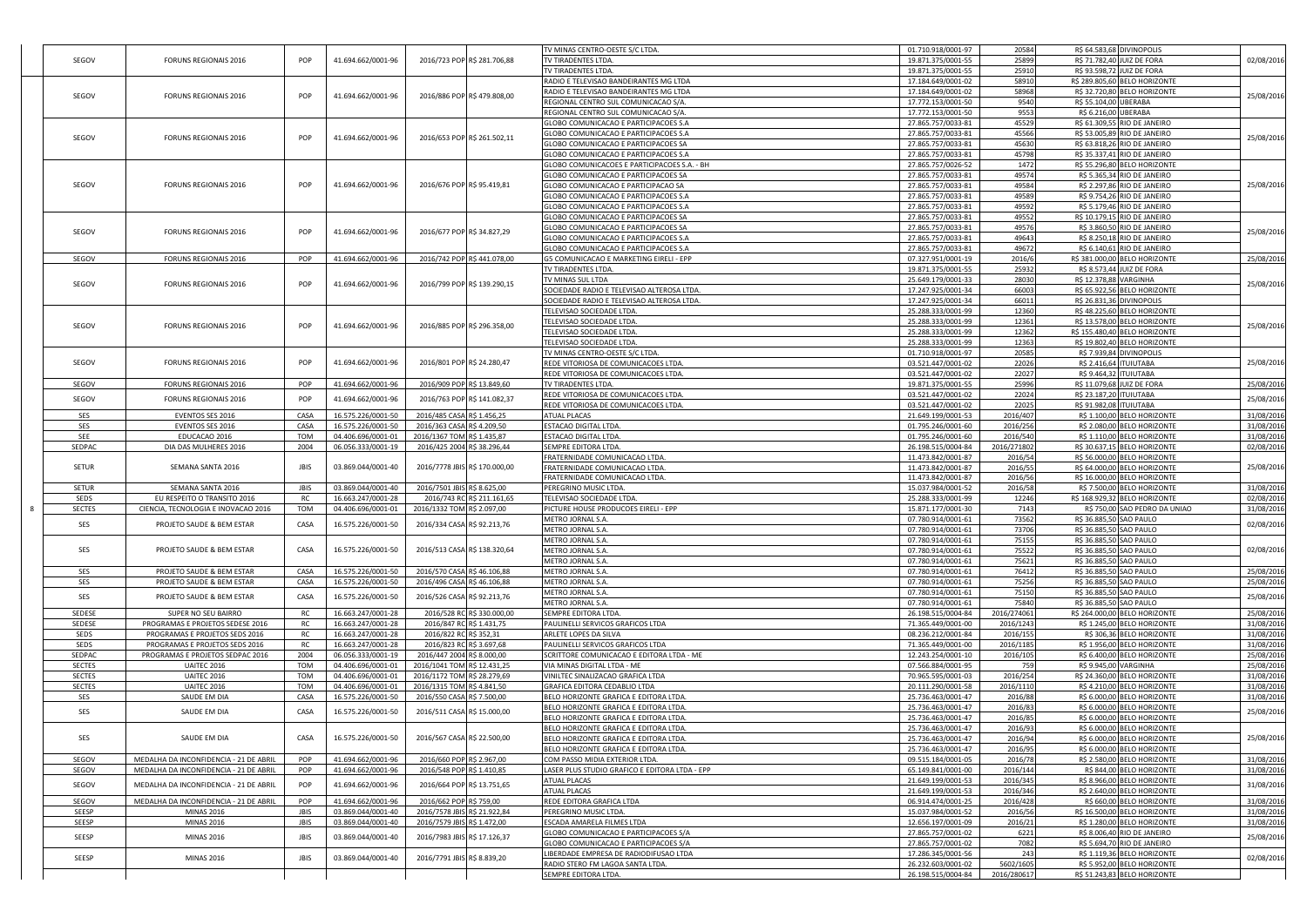|       | <b>MINAS 2016</b> | 03.869.044/0001-40 | 2016/7788 JBIS R\$ 199.999,98 | SEMPRE EDITORA LTDA                                   | 26.198.515/0004-84 | 2016/280621 | R\$ 40.898.63 BELO HORIZONTE | 02/08/2016 |
|-------|-------------------|--------------------|-------------------------------|-------------------------------------------------------|--------------------|-------------|------------------------------|------------|
|       |                   |                    |                               | SEMPRE EDITORA LTDA.                                  | 26.198.515/0004-84 | 2016/280622 | R\$ 67.857.54 BELO HORIZONTE |            |
| SEAPA | FEBRE AFTOSA 2016 | 03.869.044/0001-40 | 2016/7801 JBIS R\$ 8.496.23   | GLOBO COMUNICACAO E PARTICIPACOES S/A                 | 27.865.757/0001-02 | 7143        | R\$ 6.796.99 RIO DE JANEIRO  | 02/08/2016 |
|       |                   |                    |                               | RADIO ARCOS IRIS LTDA                                 | 22.731.210/0001-92 |             | R\$ 17.326.40 BELO HORIZONTE |            |
|       | FEBRE AFTOSA 2016 | 03.869.044/0001-40 | 2016/7799 JBIS R\$ 45.160,63  | ASSOCIACAO CULTURAL DE COMUNICACAO COMUNIT. FAVELA FM | 01.254.602/0001-38 |             | R\$ 6.650,11 BELO HORIZONTE  | 25/08/2016 |
|       |                   |                    |                               | RADIO STERO FM LAGOA SANTA LTDA.                      | 26.232.603/0001-02 | 5611/1605   | R\$ 12.152,00 BELO HORIZONTE |            |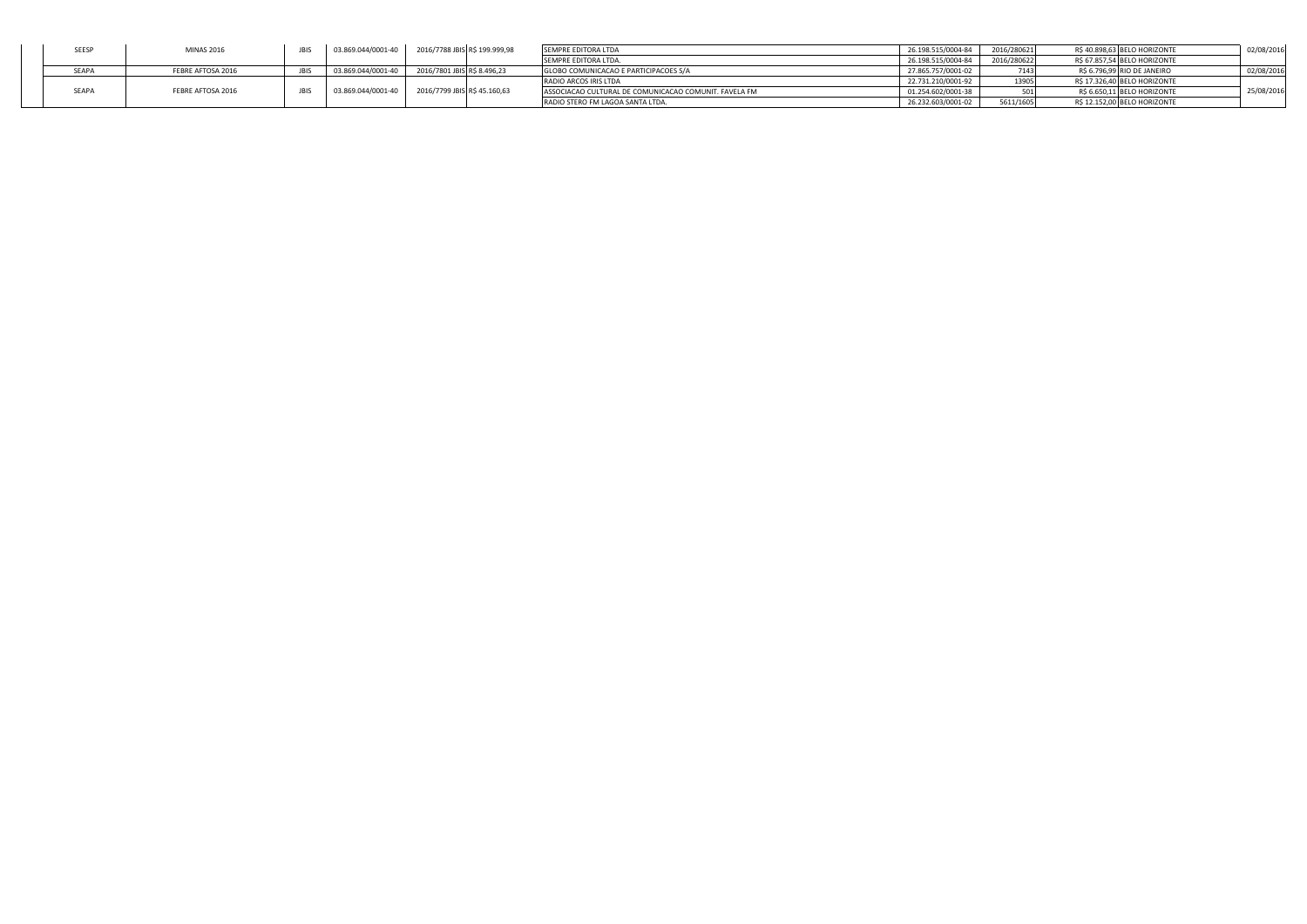|               | <b>TOTAL LIQUIDADO</b>               |             |                    | R\$ 9.140.083.91             |                                                       |                                          |                    |                        |                                                         |            |
|---------------|--------------------------------------|-------------|--------------------|------------------------------|-------------------------------------------------------|------------------------------------------|--------------------|------------------------|---------------------------------------------------------|------------|
| <b>SEDPAC</b> | DIVERSIDADE SEXUAL                   | 2004        | 06.056.333/0001-19 | 2016/619 2004 R\$ 21,000.00  | EMI SONGS DO BRASIL EDICOES MUSICAIS LRDA             | 33.131.350/0001-46                       | 5016               |                        | R\$ 20.000,00 RIO DE JANEIRO                            | 02/08/2016 |
| SEDPAC        | DIVERSIDADE SEXUAL                   | 2004        | 06.056.333/0001-19 | 2016/620 2004 R\$ 31.500,00  | <b>LBM PRODUCOES LTDA</b>                             | 02.221.857/0001-67                       | 2016/16            |                        | R\$ 30.000,00 BELO HORIZONTE                            | 02/08/2016 |
| SEDPAC        | DIVERSIDADE SEXUAL                   | 2004        | 06.056.333/0001-19 | 2016/621 2004 R\$ 5.250,00   | EMI SONGS DO BRASIL EDICOES MUSICAIS LRDA             | 33.131.350/0001-46                       | 5017               |                        | R\$ 5.000,00 RIO DE JANEIRO                             | 02/08/2016 |
| SEDA          | AGRICULTURA FAMILIAR                 | 2004        | 06.056.333/0001-19 | 2016/697 2004 R\$ 16.900,00  | M A M PUBLICIDADE & REPRESENTACOES DE CARANDAI LTDA   | 38.741.567/0001-91                       | 735                | R\$ 13.520.00 CARANDAI |                                                         | 25/08/2016 |
| SEC           | <b>FEC 2016</b>                      | <b>TOM</b>  | 04.406.696/0001-01 | 2016/1469 TOM R\$ 2.394,00   | PORTAL O TEMPO                                        | 26.198.515/0004-84                       | 2016/286314        |                        | R\$ 1.915.20 CONTAGEM                                   | 25/08/2016 |
| SEC           | <b>FEC 2016</b>                      | <b>TOM</b>  | 04.406.696/0001-01 | 2016/1353 TOM R\$ 2.394.00   | PORTAL O TEMPO                                        | 26.198.515/0004-84                       | 2016/282551        |                        | R\$ 1.915.20 CONTAGEM                                   | 02/08/2016 |
| SEDINOR       | ENFRENTAMENTO DA SECA                | <b>RC</b>   | 16.663.247/0001-28 | 2016/902 RC R\$ 11.732,57    | AEROMUSICA ESTUDIO LTDA.                              | 38.741.070/0001-73                       | 2016/89            |                        | R\$ 8.960,00 BELO HORIZONTE                             | 31/08/2016 |
| SES           | PATROCINIO JORNAL BANDNEWS MINAS     | CASA        | 16.575.226/0001-50 | 2016/519 CASA R\$ 11.159,90  | RADIO STERO FM LAGOA SANTA LTDA.                      | 26.232.603/0001-02                       | 5615/1605          |                        | R\$ 8.927,92 BELO HORIZONTE                             | 25/08/2016 |
| SES           | PATROCINIO JORNAL DA BAND            | CASA        | 16.575.226/0001-50 | 2016/479 CASA R\$ 284.232,00 | REGIONAL CENTRO SUL COMUNICACAO S/A.                  | 17.772.153/0001-50                       | 9541               | R\$ 36,285,60 UBERABA  |                                                         | 25/08/2016 |
|               |                                      |             |                    |                              | RADIO E TELEVISAO BANDEIRANTES MG LTDA                | 17.184.649/0001-02                       | 58911              |                        | R\$ 191.100,00 BELO HORIZONTE                           |            |
| SEESP         | <b>BIKE 2016</b>                     | <b>JBIS</b> | 03.869.044/0001-40 | 2016/7502 JBIS R\$ 2.939,42  | <b>GRAFICA EDITORA CEDABLIO LTDA</b>                  | 20.111.290/0001-58                       | 2016/1082          |                        | R\$ 1,250.00 BELO HORIZONTE                             | 31/08/2016 |
| SEDINOR       | PROGRAMAS E PROJETO SEDINOR 2016     | RC.         | 16.663.247/0001-28 | 2016/846 RC R\$ 9.700,68     | PAULINELLI SERVICOS GRAFICOS LTDA                     | 71.365.449/0001-00                       | 2016/1184          |                        | R\$ 7.176,00 BELO HORIZONTE                             | 31/08/2016 |
| SEE           | CADASTRAMENTO ESCOLAR 2017           | <b>TOM</b>  | 04.406.696/0001-01 | 2016/1359 TOM R\$ 81.379,20  | S/A ESTADO DE MINAS                                   | 17.247.933/0001-80                       | 2016/166908        |                        | R\$ 59.684,35 BELO HORIZONTE                            | 02/08/2016 |
|               |                                      |             |                    |                              | S/A ESTADO DE MINAS                                   | 17.247.933/0001-80                       | 2016/166861        |                        | R\$ 5.419,01 BELO HORIZONTE                             |            |
|               |                                      |             |                    |                              | SCALA FM STEREO DE BELO HORIZONTE LTDA                | 20.480.448/0001-67                       | 2460               | R\$ 691.20             |                                                         |            |
| SEDS          | PREVENCAO A ACIDENTES DE TRANSITO    | <b>RC</b>   | 16.663.247/0001-28 | 2016/938 RC R\$ 2.833,92     | RADIO EDUCADORA TRABALHISTA LTDA - ME                 | 25.336.611/0001-36                       | 1697               | R\$ 677.38 UBA         |                                                         | 11/08/2016 |
|               |                                      |             |                    |                              | RADIO EDUCADORA TRABALHISTA LTDA - ME                 | 25.336.611/0001-36                       | 1696               | R\$ 449,28 UBA         |                                                         |            |
|               |                                      |             |                    |                              | MULTISOM - RADIO SOCIEDADE UBAENSE LTDA.              | 25.332.503/0001-95                       | 1581               | R\$ 449.28 UBA         |                                                         |            |
| SEDS          | PREVENCAO A ACIDENTES DE TRANSITO    | <b>RC</b>   | 16.663.247/0001-28 | 2016/785 RC R\$ 131.994,24   | S/A ESTADO DE MINAS                                   | 17.247.933/0001-80                       | 2016/117476        |                        | R\$ 105.595,39 BELO HORIZONTE                           | 02/08/2016 |
|               |                                      |             |                    |                              | ASSOCIACAO CULTURAL DE COMUNICACAO COMUNIT. FAVELA FM | 01.254.602/0001-38                       | 490                |                        | R\$ 3.420,00 BELO HORIZONTE                             |            |
| SEDS          | PREVENCAO A ACIDENTES DE TRANSITO    | <b>RC</b>   | 16.663.247/0001-28 | 2016/940 RC R\$ 30.090,60    | SCALA SONORIZACAO E PRODUCAO LTDA.                    | 02.493.731/0001-41                       | 2016/106           |                        | R\$ 5.100,48 BELO HORIZONTE                             | 25/08/2016 |
|               |                                      |             |                    |                              | RADIO BETIM SOCIEDADE DE RADIODIFUSAO LTDA.           | 21.513.114/0001-05                       | 10612              |                        | R\$ 15.552.00 BELO HORIZONTE                            |            |
| <b>SEDS</b>   | PREVENCAO A ACIDENTES DE TRANSITO    | <b>RC</b>   | 16.663.247/0001-28 | 2016/1070 RC R\$ 65.184,00   | <b>EDIMINAS S/A</b>                                   | 19.207.588/0001-87                       | 91562              |                        | R\$ 52.147,20 BELO HORIZONTE                            | 25/08/2016 |
| SEDS          | PREVENCAO A ACIDENTES DE TRANSITO    | <b>RC</b>   | 16.663.247/0001-28 | 2016/901 RC R\$ 3.240,64     | NEUTRA PRODUTORA DE SOM LTDA - ME                     | 01.824.647/0001-09                       | 2016/51            |                        | R\$ 2.200,00 BELO HORIZONTE                             | 31/08/2016 |
| SEE           | EDUCADORES PELA LIBERDADE            | <b>TOM</b>  | 04.406.696/0001-01 | 2016/1365 TOM R\$ 4.585.24   | ESTACAO DIGITAL LTDA.                                 | 01.795.246/0001-60                       | 2016/539           |                        | R\$ 2.780.00 BELO HORIZONTE                             | 31/08/2016 |
| SEE           | EDUCADORES PELA LIBERDADE            | <b>TOM</b>  | 04.406.696/0001-01 | 2016/1316 TOM R\$ 1,637.70   | LASER PLUS STUDIO GRAFICO E EDITORA LTDA - EPP        | 65.149.841/0001-00                       | 2016/138           |                        | R\$ 1.223.60 BELO HORIZONTE                             | 31/08/2016 |
| SES           | DENGUE, ZIKA E CHIKUNGUNYA           | CASA        | 16.575.226/0001-50 | 2016/529 CASA R\$ 5.310.24   | AUTO GESTAO LTDA - ME                                 | 02.841.570/0001-30                       | 600                | R\$ 4.248.19 BETIM     |                                                         | 25/08/2016 |
| SES           | DENGUE, ZIKA E CHIKUNGUNYA           | CASA        | 16.575.226/0001-50 | 2016/450 CASA R\$ 43.183,81  | HAP COMUNICACAO EMPRESARIAL LTDA.                     | 05.346.096/0001-68                       | 6164               |                        | R\$ 15.347,06 NOVA LIMA                                 | 25/08/2016 |
|               |                                      |             |                    |                              | ASSOCIACAO HENFIL EDUCACAO E COMUNICACAO              | 20.555.103/0001-25                       | 2016/86            |                        | R\$ 19.199,98 BELO HORIZONTE                            |            |
| SES           | DENGUE, ZIKA E CHIKUNGUNYA           | CASA        | 16.575.226/0001-50 | 2016/453 CASA R\$ 62.294,51  | VB EDITORA E COMUNICACAO LTDA.                        | 04.099.803/0001-04                       | 7244               |                        | R\$ 22.955.61 NOVA LIMA                                 | 25/08/2016 |
|               |                                      |             |                    |                              | ENCONTRO IMPORTANTE EDITORA LTDA                      | 04.889.743/0001-15                       | 6130               |                        | R\$ 26.880,00 BELO HORIZONTE                            |            |
|               |                                      |             |                    |                              | <b>EDIMINAS S/A</b>                                   | 19.207.588/0001-87                       | 91019              |                        | R\$ 27.888,00 BELO HORIZONTE                            |            |
| SES           | DENGUE, ZIKA E CHIKUNGUNYA           | CASA        | 16.575.226/0001-50 | 2016/389 CASA R\$ 119.368,29 | HAP COMUNICACAO EMPRESARIAL LTDA.                     | 17.279.068/0001-54<br>05.346.096/0001-68 | 6146               |                        | R\$ 21.565,44 BELO HORIZONTE<br>R\$ 46.041,19 NOVA LIMA | 02/08/2016 |
|               | PLACAS ESTADIO - CAMPEONATO MINEIRO  |             | 16.663.247/0001-28 | 2016/900 RC R\$ 5.700,75     | DIARIO DO COMERCIO EMPRESA JORNALISTICA LTDA.         | 70.965.595/0001-03                       | 2016/269<br>127672 |                        | R\$ 1.365,00 BELO HORIZONTE                             | 31/08/2016 |
| <b>SEDS</b>   |                                      | <b>RC</b>   |                    |                              | VINILTEC SINALIZACAO GRAFICA LTDA                     |                                          |                    |                        |                                                         |            |
| SEDA          | REVISTA TERRITORIO GASTRONOMICO 2016 | 2004        | 06.056.333/0001-19 | 2016/565 2004 R\$ 95.000,00  | EDIMINAS S/A                                          | 19.207.588/0001-87                       | 93212              |                        | R\$ 76.000,00 BELO HORIZONTE                            | 02/08/2016 |
| SES           | <b>GRIPE 2016</b>                    | CASA        | 16.575.226/0001-50 | 2016/475 CASA R\$ 7.693,50   | TROPICAL FILMES LTDA                                  | 17.453.109/0001-87                       | 2016/11            |                        | R\$ 5.100,00 BELO HORIZONTE                             | 31/08/2016 |
|               |                                      |             |                    |                              | SEMPRE EDITORA LTDA.                                  | 26.198.515/0004-84                       | 2016/281048        |                        | R\$ 124.250,67 BELO HORIZONTE                           |            |
| SES           | <b>GRIPE 2016</b>                    | CASA        | 16.575.226/0001-50 | 2016/432 CASA R\$ 321.122,62 | SEMPRE EDITORA LTDA.                                  | 26.198.515/0004-84                       | 2016/280202        |                        | R\$ 132.647,42 BELO HORIZONTE                           | 25/08/2016 |
|               |                                      |             |                    |                              | EDIMINAS S/A                                          | 19.207.588/0001-87                       | 91753              |                        | R\$ 27.888,00 BELO HORIZONTE                            |            |
| SES           | <b>GRIPE 2016</b>                    | CASA        | 16.575.226/0001-50 | 2016/412 CASA R\$ 109.465,44 | S/A ESTADO DE MINAS                                   | 17.247.933/0001-80                       | 2016/117474        |                        | R\$ 59.684,35 BELO HORIZONTE                            | 02/08/2016 |
| SES           | <b>GRIPE 2016</b>                    | CASA        | 16.575.226/0001-50 | 2016/473 CASA R\$ 18.388,19  | PORTAL O TEMPO                                        | 26.198.515/0004-84                       | 2016/282519        |                        | R\$ 14.710.55 CONTAGEM                                  | 02/08/2016 |
| SES           | <b>GRIPE 2016</b>                    | CASA        | 16.575.226/0001-50 | 2016/508 CASA R\$ 25.713,66  | PORTAL UAI                                            | 17.247.933/0001-80                       | 2016/119381        |                        | R\$ 20.570,93 BELO HORIZONTE                            | 02/08/2016 |
| SES           | <b>GRIPE 2016</b>                    | CASA        | 16.575.226/0001-50 | 2016/458 CASA R\$ 34.860,00  | <b>EDIMINAS S/A</b>                                   | 19.207.588/0001-87                       | 92033              |                        | R\$ 27.888,00 BELO HORIZONTE                            | 02/08/2016 |
|               |                                      |             |                    |                              |                                                       |                                          |                    |                        |                                                         |            |

|              | <b>ORGÃO</b><br><b>DEMANDANTE</b> | <b>CAMPANHA</b>                                      | AGÊNCIA     | CNPJ AGÊNCIA       | NF AGÊNCIA                   | <b>VALOR NF</b><br><b>AGÊNCIA</b> | <b>VEÍCULO / FORNECEDOR</b>                       | CNPJ VEÍCULO       |             | NF VEÍCULO VALOR PAGO VEÍC. | <b>MUNICÍPIO</b>                    | DATA PG. |
|--------------|-----------------------------------|------------------------------------------------------|-------------|--------------------|------------------------------|-----------------------------------|---------------------------------------------------|--------------------|-------------|-----------------------------|-------------------------------------|----------|
|              | <b>SEE</b>                        | VOLTA AS AULAS 2015                                  | <b>TOM</b>  | 04.406.696/0001-01 | 2016/796 TOM R\$ 4,005.29    |                                   | FUNDACAO GRACA DE DEUS DE MINAS GERAIS - FUNGRACA | 00.982.879/0001-14 | 273         |                             | R\$ 3.204.23 BELO HORIZONTE         |          |
|              | SEE                               | VOLTA AS AULAS 2015                                  | <b>TOM</b>  | 04.406.696/0001-01 | 2016/762 TOM R\$ 604,80      |                                   | FUNDACAO EDUCATIVA E CULTURAL SAO FRANCISCO       | 02.481.651/0001-76 | 2015/65     | R\$ 483,84 ITAUNA           |                                     |          |
|              | <b>SEE</b>                        | VOLTA AS AULAS 2015                                  | <b>TOM</b>  | 04.406.696/0001-01 | 2015/2858 TOM R\$ 1.469.41   |                                   | RADIO EXCELSIOR S/A                               | 02.015.014/0002-95 | 4764        | R\$ 1.199.52 SAO PAULO      |                                     |          |
|              | SEE                               | AFRO CONSCIENCIA 2015                                | <b>TOM</b>  | 04.406.696/0001-01 | 2016/766 TOM R\$ 547.20      |                                   | GRAFICA FOLHA IMPRESSOES LTDA.                    | 06.368.606/0001-60 | 2015/101000 | R\$ 437.76 VICOSA           |                                     |          |
|              | <b>SEE</b>                        | CADASTRAMENTO ESCOLAR 2016                           | <b>TOM</b>  | 04.406.696/0001-01 | 2016/792 TOM R\$ 336.00      |                                   | RADIO DE GUARANI NOVIDADES FM LTDA - ME           | 04.929.372/0001-58 | 23/2015     | <b>R\$ 268.80 GUARANI</b>   |                                     |          |
|              | <b>SFF</b>                        | CADASTRAMENTO ESCOLAR 2016                           | <b>TOM</b>  | 04.406.696/0001-01 | 2016/760 TOM R\$ 896,00      |                                   | KKR EVENTOS, PARTICIPACOES E RADIOFUSAO LTDA.     | 05.131.184/0002-23 | 593         | R\$ 716,80 CAMBUI           |                                     |          |
|              | <b>SEE</b>                        | CADASTRAMENTO ESCOLAR 2016                           | <b>TOM</b>  | 04.406.696/0001-01 | 2016/1311 TOM R\$ 3,087,00   |                                   | A PRIMEIRA COMUNICACAO JORNAL LTDA                | 09.532.467/0001-57 | 1520        |                             | R\$ 1.248.00 TEOFILO OTONI          |          |
|              |                                   |                                                      |             |                    |                              |                                   | AGENCIA PRINT HOUSE EIRELI - ME                   | 07.434.805/0001-92 | 421         | R\$ 1,272.00 UNAI           |                                     |          |
|              | SEC                               | <b>BANDAS DE MINAS 2015</b>                          | <b>TOM</b>  | 04.406.696/0001-01 | 2016/800 TOM R\$ 586.80      |                                   | MULTISOM RADIO CATAGUASES LTDA                    | 19.525.336/0001-04 | 4856        |                             | R\$ 469.44 CATAGUASES               |          |
|              | SEDESE                            | CONFERENCIAS REGIONAIS DE ASSISTENCIA<br>SOCIAL 2015 | <b>RC</b>   | 16.663.247/0001-28 | 2016/125 RC R\$ 259,20       |                                   | RADIO SOCIEDADE MURIAE LTDA.                      | 22.783.195/0001-26 | 8172        | R\$ 207,36 MURIAE           |                                     |          |
|              | <b>SEF</b>                        | REGULARIZE 2015                                      | <b>JBIS</b> | 03.869.044/0001-40 | 2016/7069 JBIS R\$ 1.026,00  |                                   | RADIO GLOBO DE SAO PAULO LTDA                     | 43.924.497/0001-47 | 2467        |                             | R\$ 820.80 SAO PAULO                |          |
|              | <b>SEF</b>                        | REGULARIZE 2015                                      | <b>JBIS</b> | 03.869.044/0001-40 | 2016/6969 JBIS R\$ 490,40    |                                   | RADIO EMBOABAS DE MINAS GERAIS LTDA - EPP         | 17.753.344/0003-36 | 1302        |                             | R\$ 352.00 SAO JOAO DEL REI         |          |
|              |                                   |                                                      |             |                    |                              |                                   | RADIO UNIAO DO VALE DO ACO LTDA.                  | 23.188.717/0001-04 | 7650        |                             | R\$ 40.32 IPATINGA                  |          |
|              |                                   |                                                      |             |                    |                              |                                   | RADIO GLOBO DE SAO PAULO LTDA.                    | 43.924.497/0001-47 | 2489        |                             | R\$ 734.40 BARBACENA                |          |
| $\mathbf{q}$ | <b>SEF</b>                        | REGULARIZE 2015                                      | <b>JBIS</b> | 03.869.044/0001-40 | 2016/6542 JBIS R\$ 3.109,50  |                                   | RADIO EDUCADORA DE UBERLANDIA LTDA                | 25.630.153/0001-43 | 2668        |                             | R\$ 475.20 UBERLANDIA               |          |
|              |                                   |                                                      |             |                    |                              |                                   | FUNDACAO EDUCATIVA E CULTURAL DO ALTO PARANAIBA   | 23.089.402/0001-00 | 592         |                             | R\$ 558,00 PATOS DE MINAS           |          |
|              |                                   |                                                      |             |                    |                              |                                   | RADIO PRINCESA DA MATA LTDA. - EPP                | 16.827.347/0001-42 | 8861        | <b>R\$ 720.00 MURIAE</b>    |                                     |          |
|              | <b>SEF</b>                        | REGULARIZE 2015                                      | <b>JBIS</b> | 03.869.044/0001-40 | 2016/6931 JBIS R\$ 475.20    |                                   | FUND RADIO EDUCATIVA DE UBERABA - FUREU           | 20.751.426/0001-94 | 15570       | R\$ 380.16 UBERABA          |                                     |          |
|              | <b>SEF</b>                        | REGULARIZE 2015                                      | <b>JBIS</b> | 03.869.044/0001-40 | 2016/7617 JBIS R\$ 1.587,60  |                                   | SISTEMA DE RADIOFUSAO ARAXA LTDA.                 | 20.030.987/0001-02 | 38773       | R\$ 648,00 ARAXA            |                                     |          |
|              |                                   |                                                      |             |                    |                              |                                   | ABC RADIO E TELEVISAO LTDA                        | 19.552.413/0001-07 | 9792        |                             | R\$ 622.08 BARBACENA                |          |
|              | SEPLAG                            | SITE SEPLAG                                          | <b>JBIS</b> | 03.869.044/0001-40 | 2016/7477 JBIS R\$ 18.028,50 |                                   | <b>3BITS ESTUDIO CRIATIVO S/S</b>                 | 07.842.700/0001-72 | 2016/36     |                             | R\$ 17.170.00 BELO HORIZONTE        |          |
|              |                                   | CAMPANHA DE PREVENCAO DE ACIDENTES NO                |             |                    |                              |                                   | RADIO EMBOABAS DE MINAS GERAIS LTDA - EPP         | 17.753.344/0003-36 | 1449        |                             | R\$ 475,20 SAO JOAO DEL REI         |          |
|              | SEDS                              | TRANSITO                                             | <b>RC</b>   | 16.663.247/0001-28 | 2016/483 RC R\$ 2.322,00     |                                   | SCALA FM STEREO DE BELO HORIZONTE LTDA            | 20.480.448/0001-67 | 2274        | R\$ 1.036.80                |                                     |          |
|              |                                   |                                                      |             |                    |                              |                                   | PARAISO FM LTDA.                                  | 21.322.565/0001-65 | 3317        |                             | R\$ 345,60 SAO SEBASTIAO DO PARAISO |          |
|              | SEDS                              | CAMPANHA DE PREVENCAO DE ACIDENTES NO                | <b>RC</b>   | 16.663.247/0001-28 | 2016/721 RC RS 1.095.00      |                                   | JORNAL CIDADE ITAU LTDA                           | 13.762.293/0001-96 | 423         |                             | R\$ 480.00 ITAU DE MINAS            |          |
|              |                                   | TRANSITO                                             |             |                    |                              |                                   | SERGIO'S PUBLICIDADES E JORNALISMO LTDA - ME      | 03.266.114/0001-76 |             |                             | R\$ 396,00 JOAO MONLEVADE           |          |
|              |                                   |                                                      |             |                    |                              |                                   | RADIO EDUCADORA DE ARCOS LTDA.                    | 20.922.753/0001-61 | 2016/43     | R\$ 294,00 ARCOS            |                                     |          |
|              | SEDS                              | CAMPANHA DE PREVENCAO DE ACIDENTES NO                | <b>RC</b>   | 16.663.247/0001-28 | 2016/839 RC R\$ 3.736,38     |                                   | RADIO BOM SUCESSO LTDA.                           | 26.069.039/0001-59 | 2098/2015   |                             | R\$ 681.98 MINAS NOVAS              |          |
|              |                                   | TRANSITO                                             |             |                    |                              |                                   | LIDER RADIO E TELEVISAO LTDA.                     | 54.839.998/0005-75 |             |                             | R\$ 1,080,00 UBERLANDIA             |          |
|              |                                   |                                                      |             |                    |                              |                                   | FUNDACAO CULTURAL DO MUNICIPIO DE VARGINHA        | 18.987.735/0001-16 | 7272        |                             | R\$ 933,12 VARGINHA                 |          |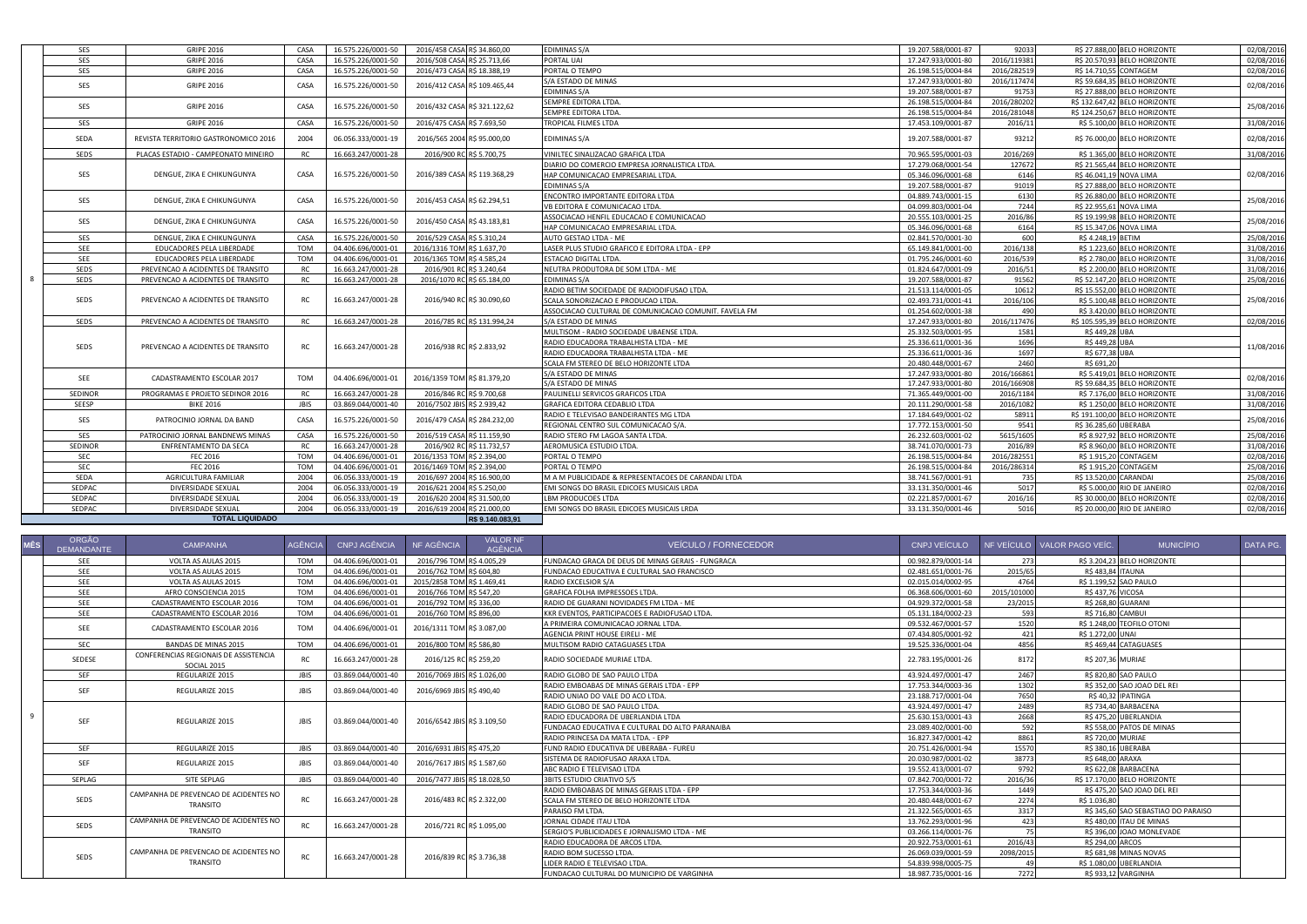|       |                                       |               |                    |                             |                          | <b>NOVA MULTISOM RADIO SOM LTDA</b>                                         | 13.071.417/0001-97 | 1988     |                      | R\$ 622,08 CATAGUASES               |  |
|-------|---------------------------------------|---------------|--------------------|-----------------------------|--------------------------|-----------------------------------------------------------------------------|--------------------|----------|----------------------|-------------------------------------|--|
|       | CAMPANHA DE PREVENCAO DE ACIDENTES NO |               |                    |                             |                          | RADIO RURAL NOVA GUARANESIA LTDA                                            | 21.438.932/0001-90 | 29       |                      | R\$ 311,04 GUARANESIA               |  |
| SEDS  |                                       | RC            | 16.663.247/0001-28 | 2016/295 RC R\$ 2.754,00    |                          |                                                                             |                    |          |                      |                                     |  |
|       | TRANSITO                              |               |                    |                             |                          | COMUNICACOES FM PASSOS LTDA                                                 | 02.428.153/0001-60 | 5639     | R\$ 622,08           | PASSOS                              |  |
|       |                                       |               |                    |                             |                          | SISTEMA SANTAMARIENSE DE COMUNICACAO LTDA.                                  | 42.832.519/0001-86 | 795      |                      | R\$ 648,00 SANTA MARIA DE ITABIRA   |  |
|       |                                       |               |                    |                             |                          | UNDACAO NOSSA SENHORA DA ABADIA                                             | 00.668.554/0001-61 | 14332    |                      | R\$ 508,03 UBERLANDIA               |  |
|       | CAMPANHA DE PREVENCAO DE ACIDENTES NO |               |                    |                             |                          | RADIO EDUCACIONAL E CULTURAL DE UBERLANDIA LTDA - EPP                       | 25.638.206/0001-72 | 1850     |                      | R\$ 793,15 UBERLANDIA               |  |
| SEDS  |                                       | RC            | 16.663.247/0001-28 | 2016/623 RC R\$ 4.525,72    |                          |                                                                             |                    |          |                      |                                     |  |
|       | TRANSITO                              |               |                    |                             |                          | UNDACAO JOSE DE PAIVA NETTO                                                 | 00.564.475/0001-00 | 3956     |                      | R\$ 881,28 SAO PAULO                |  |
|       |                                       |               |                    |                             |                          | RADIO VISAO DE UBERLANDIA LTDA                                              | 19.454.784/0001-56 | 9775     | R\$ 1.512,00         | <b>UBERLANDIA</b>                   |  |
|       |                                       |               |                    |                             |                          | RADIO ITAJUBA LTDA.                                                         | 17.858.887/0001-56 | 1754     | R\$ 466,56 ITAJUBA   |                                     |  |
|       | CAMPANHA DE PREVENCAO DE ACIDENTES NO |               |                    |                             |                          |                                                                             |                    |          |                      |                                     |  |
| SEDS  |                                       | $\mathsf{RC}$ | 16.663.247/0001-28 | 2016/398 RC R\$ 3.456,00    |                          | SISTEMA FM DE RADIO LTDA.                                                   | 17.211.954/0001-46 | 2015/460 |                      | R\$ 622,08 FORMIGA                  |  |
|       | TRANSITO                              |               |                    |                             |                          | RADIO DIVINOPOLIS LTDA                                                      | 17.258.443/0001-80 | 22345    | R\$ 1.209,60         | <b>DIVINOPOLI</b>                   |  |
|       |                                       |               |                    |                             |                          | RADIO PROGRESSO DE JANUARIA LTDA.                                           | 21.372.784/0001-59 | 707      | R\$ 466,5            | <b>JANUARIA</b>                     |  |
|       |                                       |               |                    |                             |                          | SUPER SOM UBERABA FM LTDA - ME                                              | 26.284.612/0001-47 | 14662    | R\$ 1.123,20 UBERABA |                                     |  |
|       | CAMPANHA DE PREVENCAO DE ACIDENTES NO | RC            |                    |                             |                          |                                                                             |                    |          |                      |                                     |  |
| SEDS  | TRANSITO                              |               | 16.663.247/0001-28 | 2016/399 RC R\$ 3.132,00    |                          | EXPRESSO FM E RADIOFUSAO LTDA.                                              | 22.714.430/0001-08 | 3845     |                      | R\$ 432,00 CAMPOS ALTOS             |  |
|       |                                       |               |                    |                             |                          | RADIO MERIDIONAL LTDA                                                       | 26.162.859/0001-90 | 57       |                      | R\$ 950,40 UBERABA                  |  |
|       |                                       |               |                    |                             |                          | RADIO EDUCADORA TRABALHISTA LTDA - ME                                       | 25.336.611/0001-36 | 1342     | R\$ 673,92 UBA       |                                     |  |
| SEDS  | CAMPANHA DE PREVENCAO DE ACIDENTES NO | RC            | 16.663.247/0001-28 | 2016/400 RC R\$ 2.695,68    |                          | RADIO EDUCADORA TRABALHISTA LTDA - ME                                       | 25.336.611/0001-36 | 1343     | R\$ 1.016,06 UBA     |                                     |  |
|       | TRANSITO                              |               |                    |                             |                          |                                                                             |                    |          |                      |                                     |  |
|       |                                       |               |                    |                             |                          | UND RADIO EDUCATIVA DE UBERABA - FUREU                                      | 20.751.426/0001-94 | 15766    |                      | R\$ 466,56 UBERABA                  |  |
|       |                                       |               |                    |                             |                          | RADIO SOCIEDADE INDEPENDENTE DE PORTEIRINHA LTDA.                           | 25.674.276/0001-86 | 2110     |                      | R\$ 352,51 PORTEIRINHA              |  |
|       | CAMPANHA DE PREVENCAO DE ACIDENTES NO |               |                    |                             |                          | SOCIEDADE LB COMUNICACAO LTDA                                               | 04.867.587/0001-91 | 5526     |                      | R\$ 1.347,84 PONTE NOVA             |  |
| SEDS  | TRANSITO                              | RC            | 16.663.247/0001-28 | 2016/480 RC R\$ 3.291,84    |                          | RADIO DIFUSORA DE RESPLENDOR LTDA                                           | 25.360.496/0001-35 | 6669     |                      | R\$ 414,72 RESPLENDOR               |  |
|       |                                       |               |                    |                             |                          |                                                                             |                    |          |                      |                                     |  |
|       |                                       |               |                    |                             |                          | RADIO SOCIEDADE PONTE NOVA LTDA.                                            | 23.803.356/0001-69 | 9716     |                      | R\$ 518,40 PONTE NOVA               |  |
|       |                                       |               |                    |                             |                          | BEX EDICOES LTDA                                                            | 11.160.970/0001-70 | 1787     |                      | R\$ 172,80 NOVA LIMA                |  |
|       | CAMPANHA DE PREVENCAO DE ACIDENTES NO |               |                    |                             |                          | GERALDO WAGNER DE OLIVEIRA                                                  | 21.886.172/0001-84 | 2016/6   |                      | R\$ 547,20 NOVA SERRANA             |  |
| SEDS  | TRANSITO                              | RC            | 16.663.247/0001-28 | 2016/928 RC R\$ 2.998,79    |                          |                                                                             |                    |          |                      |                                     |  |
|       |                                       |               |                    |                             |                          | FOLHA DE PONTE NOVA LTDA                                                    | 25.537.796/0001-47 | 810      |                      | R\$ 527,03 PONTE NOVA               |  |
|       |                                       |               |                    |                             |                          | SALIBA E RENDEIRO DE NORONHA LTDA                                           | 26.101.279/0001-93 | 865      |                      | R\$ 1.152,00 OURO PRETO             |  |
|       |                                       |               |                    |                             |                          | SISFRAN-SISTEMA DE COM. DO ALTO SAO FRANCISCO LTDA.                         | 25.474.198/0001-76 | 2015/312 |                      | R\$ 259,20 POMPEU                   |  |
|       | CAMPANHA DE PREVENCAO DE ACIDENTES NO |               |                    |                             |                          | RADIO TROPICAL DE TRES CORACOES LTDA - ME                                   | 25.235.342/0001-11 | 222      |                      | R\$ 518,40 TRES CORACOES            |  |
| SEDS  |                                       | $\mathsf{RC}$ | 16.663.247/0001-28 | 2016/621 RC R\$ 3.016,44    |                          |                                                                             |                    |          |                      |                                     |  |
|       | TRANSITO                              |               |                    |                             |                          | SCALA FM STEREO DE BELO HORIZONTE LTDA                                      | 20.480.448/0001-67 | 2294     |                      | R\$ 604,80 SANTA BARBARA            |  |
|       |                                       |               |                    |                             |                          | RADIO TEOFILO OTONI LTDA.                                                   | 25.105.636/0001-29 | 9178     |                      | R\$ 1.080,00 TEOFILO OTONI          |  |
|       |                                       |               |                    |                             |                          | REDE VITORIOSA DE COMUNICACAO LTDA.                                         | 03.521.447/0005-28 | 2441     |                      | R\$ 1.728,00 UBERLANDIA             |  |
|       | CAMPANHA DE PREVENCAO DE ACIDENTES NO |               |                    |                             |                          | RADIO EDUCADORA DE UBERLANDIA LTDA                                          | 25.630.153/0001-43 | 2687     |                      | R\$ 1.728,00 UBERLANDIA             |  |
| SEDS  |                                       | $\mathsf{RC}$ | 16.663.247/0001-28 | 2016/624 RC R\$ 7.885,08    |                          |                                                                             |                    |          |                      |                                     |  |
|       | TRANSITO                              |               |                    |                             |                          | FUNDACAO CULTURAL DO MUNICIPIO DE VARGINHA                                  | 18.987.735/0001-16 | 295      |                      | R\$ 475,20 VARGINHA                 |  |
|       |                                       |               |                    |                             |                          | REDE MINEIRA DE RADIO E TELEVISAO LTDA                                      | 25.640.004/0001-65 | 51351    |                      | R\$ 2.505,60 UBERLANDIA             |  |
|       |                                       |               |                    |                             |                          | GAZETA PARA-MINENSE EMPRESA JORNALISTICA LTDA - ME                          | 20.923.041/0001-67 | 1432     |                      | R\$ 576,00 PARA DE MINAS            |  |
| SEDS  | CAMPANHA DE PREVENCAO DE ACIDENTES NO | RC            | 16.663.247/0001-28 |                             |                          |                                                                             |                    |          |                      |                                     |  |
|       | TRANSITO                              |               |                    | 2016/879 RC R\$ 1.330,72    |                          | OTERO & DIEGUES EDICOES LTDA                                                | 07.746.503/0001-50 | 2622     |                      | R\$ 184,00 NOVA LIMA                |  |
|       |                                       |               |                    |                             |                          | MS EDITORA LTDA                                                             | 07.777.332/0001-26 | 437      | R\$ 326,30           | <b>BELO HORIZONTE</b>               |  |
|       |                                       |               |                    |                             |                          | RADIO VANGUARDA FM                                                          | 18.239.996/0001-58 | 1934     | R\$ 842,83           | VARGINHA                            |  |
| SEDS  | CAMPANHA DE PREVENCAO DE ACIDENTES NO | $\mathsf{RC}$ | 16.663.247/0001-28 | 2016/625 RC R\$ 2.366,05    |                          | RADIO VICOSA FM LTDA - ME                                                   | 21.866.348/0001-36 | 2015/611 | R\$ 414,72 VICOSA    |                                     |  |
|       | TRANSITO                              |               |                    |                             |                          |                                                                             |                    |          |                      |                                     |  |
|       |                                       |               |                    |                             |                          | RADIO E TELEVISAO LIBERTAS LTDA                                             | 01.940.414/0002-44 | 4813     | R\$ 673,92           | VARGINHA                            |  |
|       |                                       |               |                    |                             |                          | RD SERRA AZUL DE FREQUENCIA MODULADA LTDA                                   | 17.143.348/0001-30 | 1739     | R\$ 540,00           | <b>SANTOS DUMONT</b>                |  |
|       | CAMPANHA DE PREVENCAO DE ACIDENTES NO |               |                    |                             |                          | SOCIEDADE MONTENSE DE RADIODIFUSAO LTDA.                                    | 20.897.492/0001-77 | 280      |                      | R\$ 648,00 SANTO ANTONIO DO MONTE   |  |
| SEDS  | TRANSITO                              | RC            | 16.663.247/0001-28 | 2016/482 RC R\$ 2.543,40    |                          | RD REGIONAL FM/SANTO ANTONIO DO AMPARO                                      | 21.890.876/0001-20 | 3284     |                      | R\$ 414,72 SANTO ANTONIO DO AMPARO  |  |
|       |                                       |               |                    |                             |                          |                                                                             |                    |          |                      |                                     |  |
|       |                                       |               |                    |                             |                          | RADIO EMBOABAS DE MINAS GERAIS LTDA - EPP                                   | 17.753.344/0001-74 | 752      |                      | R\$ 432,00 SANTA CRUZ DE MINAS      |  |
|       |                                       |               |                    |                             |                          | RADIO TERRA DE MONTES CLAROS LTDA                                           | 18.942.540/0001-50 | 1033     |                      | R\$ 864,00 MONTES CLAROS            |  |
|       | CAMPANHA DE PREVENCAO DE ACIDENTES NO |               |                    |                             |                          | SOCIEDADE L.B. COMUNICACAO LTDA.                                            | 04.867.587/0001-91 | 5527     |                      | R\$ 1.451,52 PONTE NOVA             |  |
| SEDS  | TRANSITO                              | RC            | 16.663.247/0001-28 | 2016/479 RC R\$ 3.801,60    |                          | GOEL LTDA.                                                                  | 02.819.842/0001-03 | 6484     |                      | R\$ 259,20 MUZAMBINHO               |  |
|       |                                       |               |                    |                             |                          |                                                                             |                    |          |                      |                                     |  |
|       |                                       |               |                    |                             |                          | RADIO SOCIEDADE MURIAE LTDA.                                                | 22.783.195/0001-26 | 8434     | R\$ 466,56 MURIAE    |                                     |  |
|       | CAMPANHA DE PREVENCAO DE ACIDENTES NO | $\mathsf{RC}$ |                    |                             |                          | RADIO ACAIACA LTDA                                                          | 17.270.968/0002-11 | 25367    |                      | R\$ 414,72 OURO PRETO               |  |
| SEDS  | TRANSITO                              |               | 16.663.247/0001-28 |                             | 2016/401 RC R\$ 1.004,40 | RADIO VOZ DO SAO FRANCISCO LTDA.                                            | 21.453.485/0001-49 | 304      |                      | R\$ 388,80 JANUARIA                 |  |
|       |                                       |               |                    |                             |                          |                                                                             |                    |          |                      |                                     |  |
|       |                                       |               |                    |                             |                          |                                                                             |                    |          |                      |                                     |  |
|       |                                       |               |                    |                             |                          | REDE CARACA DE COMUNICACAO LTDA.                                            | 22.113.898/0001-47 | 1273     | R\$ 475,20 ITABIRA   |                                     |  |
|       | CAMPANHA DE PREVENCAO DE ACIDENTES NO |               |                    |                             |                          | RADIO CULTURA DE LAVRAS LTDA                                                | 22.072.367/0001-53 | 202901   | R\$ 475,20 LAVRAS    |                                     |  |
| SEDS  | TRANSITO                              | RC            | 16.663.247/0001-28 | 2016/557 RC R\$ 2.592,00    |                          | LT COSTA PINTO RADIODIFUSAO LTDA.                                           | 02.357.172/0001-42 | 3598     | R\$ 345,60 ITAJUBA   |                                     |  |
|       |                                       |               |                    |                             |                          |                                                                             |                    |          |                      |                                     |  |
|       |                                       |               |                    |                             |                          | RADIO RIO GRANDE LTDA                                                       | 16.832.792/0001-09 | 5689     | R\$ 777,60 LAVRAS    |                                     |  |
|       |                                       |               |                    |                             |                          | ACROPOLE SISTEMA DE RADIODIFUSAO LTDA                                       | 01.892.824/0001-86 | 113      |                      | R\$ 648,00 RIO CASCA                |  |
|       | CAMPANHA DE PREVENCAO DE ACIDENTES NO |               |                    |                             |                          | UNDACAO EDUCATIVA E CULTURAL DE SANTANA DO PARAISO                          | 04.091.478/0001-25 | 1685     |                      | R\$ 746,50 SANTANA DO PARAISO       |  |
| SEDS  | TRANSITO                              | RC            | 16.663.247/0001-28 | 2016/481 RC R\$ 3.573,72    |                          | RADIO DIFUSORA SANTARRITENSE LTDA - EPP                                     | 17.937.616/0001-96 | 24696    |                      | R\$ 1.140,48 SANTA RITA DO SAPUCAI  |  |
|       |                                       |               |                    |                             |                          |                                                                             |                    |          |                      |                                     |  |
|       |                                       |               |                    |                             |                          | FUNDACAO EDUCACIONAL CULTURAL JOAO CALVINO                                  | 04.517.317/0001-50 | 252      | R\$ 324,00           | RESPLENDOR                          |  |
|       |                                       |               |                    |                             |                          | RADIO DIFUSORA DE POCOS DE CALDAS LTDA                                      | 61.362.521/0001-83 | 15055    |                      | R\$ 1.555,20 POCOS DE CALDAS        |  |
|       | CAMPANHA DE PREVENCAO DE ACIDENTES NO |               |                    |                             |                          | RADIO DIFUSORA DE POCOS DE CALDAS LTDA                                      | 61.362.521/0001-83 | 15073    |                      | R\$ 1.123,20 POCOS DE CALDAS        |  |
| SEDS  | TRANSITO                              | RC            | 16.663.247/0001-28 | 2016/620 RC R\$ 4.625,21    |                          | RADIO CAPITAL DO TRIANGULO LTDA                                             | 23.802.986/0001-19 | 4819     | R\$ 475,20           | PATROCINIO                          |  |
|       |                                       |               |                    |                             |                          |                                                                             |                    |          |                      |                                     |  |
|       |                                       |               |                    |                             |                          | SISTEMA SANTAMARIENSE DE COMUNICACAO LTDA.                                  | 42.832.519/0001-86 | 796      | R\$ 622,08           | PEDRA AZUL                          |  |
|       |                                       |               |                    |                             |                          | UNDACAO EXPANSAO CULTURAL                                                   | 21.299.292/0001-85 | 12346    |                      | R\$ 712,80 MANHUACU                 |  |
|       | CAMPANHA DE PREVENCAO DE ACIDENTES NO |               |                    |                             |                          | ASSOCIACAO COMUNITARIA PARAISENSE PARA DESENVOLVIMENTO ARTISTICO E CULTURAL | 01.295.189/0001-50 | 2015/70  |                      | R\$ 414,72 SAO SEBASTIAO DO PARAISO |  |
| SEDS  | TRANSITO                              | RC            | 16.663.247/0001-28 | 2016/558 RC R\$ 4.053,24    |                          | RADIO IMIGRANTES LTDA                                                       | 23.123.680/0001-36 | 2898     |                      | R\$ 518,40 TEOFILO OTONI            |  |
|       |                                       |               |                    |                             |                          |                                                                             |                    |          |                      |                                     |  |
|       |                                       |               |                    |                             |                          | <b>SOCIEDADE RADIO MONTANHESA LTDA</b>                                      | 25.946.971/0001-50 | 6003     | R\$ 1.596,67 VICOSA  |                                     |  |
|       |                                       |               |                    |                             |                          | SCALA FM STEREO DE BELO HORIZONTE LTDA.                                     | 20.480.448/0001-67 | 2291     | R\$ 466,56 BURITIS   |                                     |  |
|       | CAMPANHA DE PREVENCAO DE ACIDENTES NO |               |                    |                             |                          | <b>SCALA FM STEREO DE BELO HORIZONTE LTDA</b>                               | 20.480.448/0001-67 | 2292     | R\$ 575,42 DIVINO    |                                     |  |
| SEDS  | TRANSITO                              | RC            | 16.663.247/0001-28 | 2016/556 RC R\$ 2.328,48    |                          |                                                                             |                    |          |                      |                                     |  |
|       |                                       |               |                    |                             |                          | SISTEMA CAPELIENSE DE RADIOFUSAO LTDA                                       | 20.569.836/0001-19 | 3397     |                      | R\$ 172,80 CAPELINHA                |  |
|       |                                       |               |                    |                             |                          | MULTISOM RADIO CATAGUASES LTDA.                                             | 19.525.336/0001-04 | 5103     |                      | R\$ 648,00 CATAGUASES               |  |
|       |                                       |               |                    |                             |                          | AGENCIA NANUQUE DE COMUNICACAO LTDA - ME                                    | 10.737.316/0001-14 | 10043    |                      | R\$ 425,52 NANUQUE                  |  |
| SEDS  | CAMPANHA DE PREVENCAO DE ACIDENTES NO | RC            | 16.663.247/0001-28 | 2016/772 RC R\$ 1.437,90    |                          | REGINALDO DE SOUZA DIAS MEI                                                 | 13.112.676/0001-19 | 390      |                      | R\$ 436,80 SAO GONCALO DO SAPUCAI   |  |
|       | TRANSITO                              |               |                    |                             |                          |                                                                             |                    |          |                      |                                     |  |
|       |                                       |               |                    |                             |                          | S PROMOCAO DIVULGACAO ARTES GRAFICAS LTDA                                   | 71.296.750/0001-09 | 76       |                      | R\$ 288,00 SANTOS DUMONT            |  |
|       |                                       |               |                    |                             |                          | FUNDACAO EDUCATIVA E CULTURAL ONDA SUL                                      | 03.726.673/0001-11 | 237      |                      | R\$ 1.280,00 CARMO DO RIO CLARO     |  |
|       |                                       |               |                    |                             |                          | FUND. EDUC. E CULTURAL JOSE ALVES FERREIRA DE OLIVEIRA                      | 23.768.542/0001-04 | 2420     |                      | R\$ 2.055,94 PARA DE MINAS          |  |
| SEGOV | PATROCINIO AMIRT                      | 2004          | 06.056.333/0001-19 | 2016/546 2004 R\$ 10.164,18 |                          |                                                                             |                    |          |                      |                                     |  |
|       |                                       |               |                    |                             |                          | FUND. EDUC. E CULTURAL JOSE ALVES FERREIRA DE OLIVEIRA                      | 23.768.542/0001-04 | 2421     |                      | R\$ 2.955,41 PARA DE MINAS          |  |
|       |                                       |               |                    |                             |                          | UNDACAO EDUCATIVA E CULTURAL ONDA SUL                                       | 03.726.673/0001-11 | 245      |                      | R\$ 1.840,00 CARMO DO RIO CLARO     |  |
|       |                                       |               |                    |                             |                          | FUND. EDUC. CULT. E ASSIS. ISMENIA VITTA REIS                               | 03.827.622/0001-86 | 1730     |                      | R\$ 2.091,26 POUSO ALEGRE           |  |
|       |                                       |               |                    |                             |                          | FUND. EDUC. CULT. E ASSIS. ISMENIA VITTA REIS                               | 03.827.622/0001-86 | 1743     |                      | R\$ 3.006,19 POUSO ALEGRE           |  |
| SEGOV | PATROCINIO AMIRT                      | 2004          | 06.056.333/0001-19 | 2016/433 2004 R\$ 10.771,82 |                          | ASSOCIACAO RAIO E TV EDUCATIVA DE GUAXUPE                                   | 19.092.907/0001-56 | 874      |                      | R\$ 1.444,10 GUAXUPE                |  |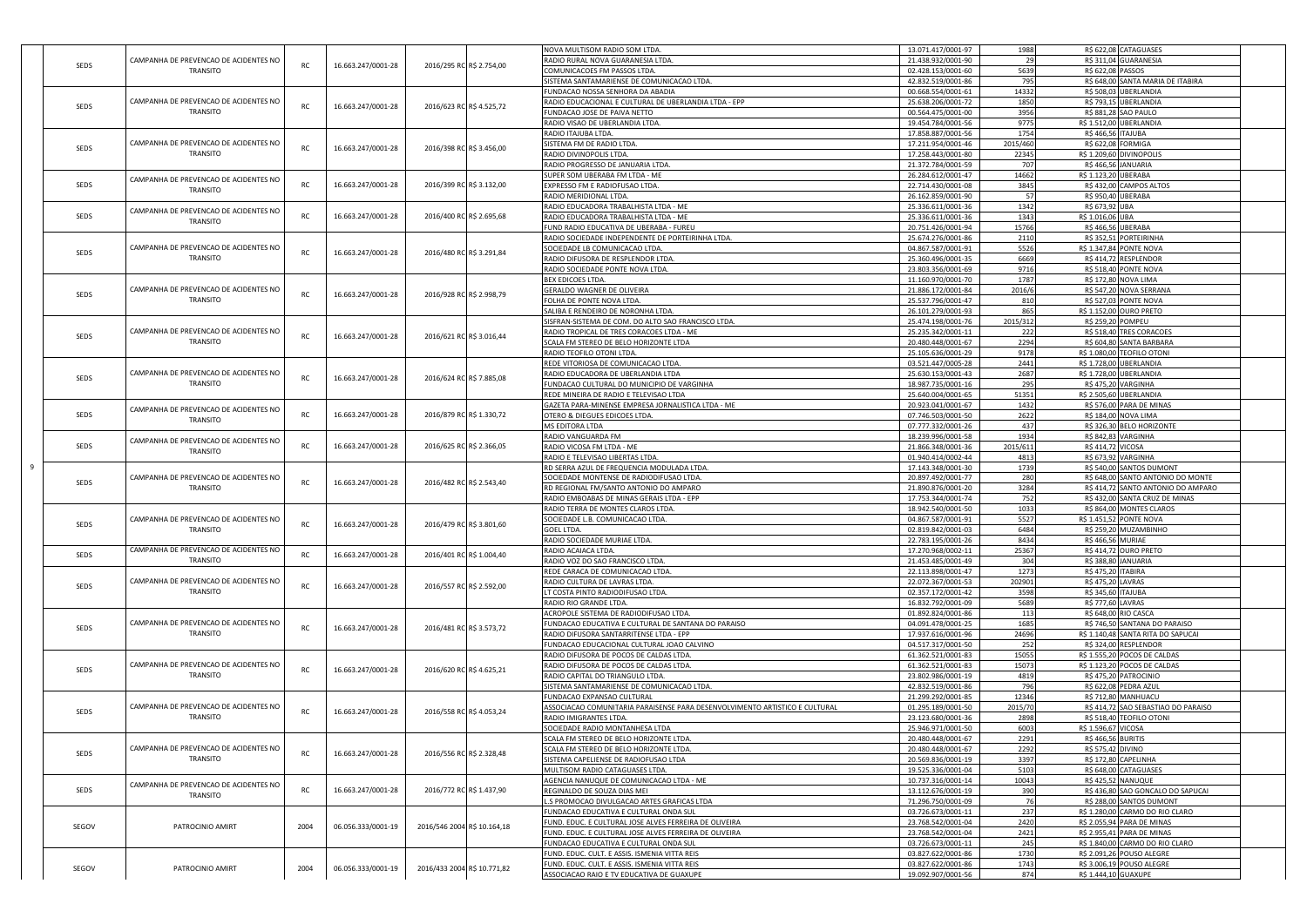|  |  |  | CIACAO RAIO E TV EDI<br>$15.011A$ VIII<br>TATIVA<br>∴^CC∩∩ | 0.0000000000000<br>az anz <i>ı</i> nnni.<br>,,,,,,,,,,,,,,, | ×х | $000$ CHAVEL |
|--|--|--|------------------------------------------------------------|-------------------------------------------------------------|----|--------------|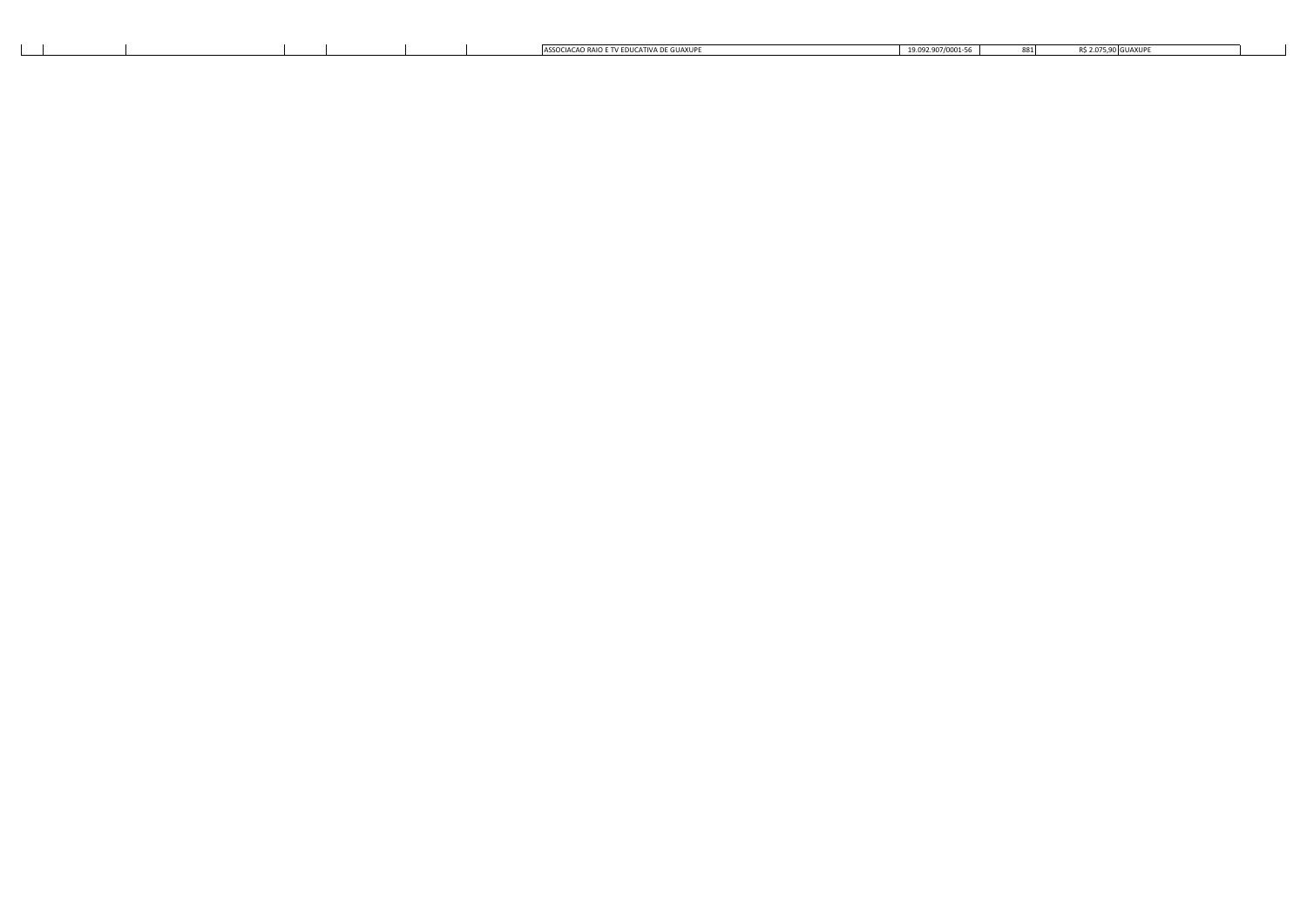|       |                  |      |                    |                             | FUNDACAO CULTURAL DE JANUARIA                                                             | 03.492.528/0001-13                       | 154           | R\$ 1.608,21 JANUARIA                                                      |
|-------|------------------|------|--------------------|-----------------------------|-------------------------------------------------------------------------------------------|------------------------------------------|---------------|----------------------------------------------------------------------------|
| SEGOV | PATROCINIO AMIRT | 2004 | 06.056.333/0001-19 | 2016/485 2004 R\$ 10.700,00 | FUNDACAO CULTURAL DE JANUARIA                                                             | 03.492.528/0001-13                       | 176           | R\$ 2.311,79 JANUARIA                                                      |
|       |                  |      |                    |                             | ASSOCIACAO TELEVISAO EDUCATIVA DE POCOS DE CALDAS                                         | 19.095.181/0001-05                       | 6897          | R\$ 1.903,5<br><b>POCOS DE CALDAS</b>                                      |
|       |                  |      |                    |                             | ASSOCIACAO TELEVISAO EDUCATIVA DE POCOS DE CALDAS<br>RADIO CULTURA DE SANTOS DUMONT LTDA. | 19.095.181/0001-05<br>24.573.354/0001-93 | 6964<br>1465  | R\$ 2.736,41 POCOS DE CALDAS<br>R\$ 460,80 SANTOS DUMONT                   |
|       |                  |      |                    |                             | RADIO TROPICAL LTDA                                                                       | 19.743.236/0001-46                       | 311           | R\$ 345,60 LAGOA DA PRATA                                                  |
| SEGOV | FIM DE ANO 2015  | 2004 | 06.056.333/0001-19 | 2016/249 2004 R\$ 3.744,00  | RADIO MIX DE JUIZ DE FORA FM LTDA.                                                        | 11.987.110/0001-05                       | 7357          | R\$ 1.612,80<br><b>JUIZ DE FORA</b>                                        |
|       |                  |      |                    |                             | FUNDACAO DOM JUSTINO JOSE DE SANTANA                                                      | 05.400.121/0001-44                       | 888           | R\$ 576,00 JUIZ DE FORA                                                    |
|       |                  |      |                    |                             | RADIO EMBOABAS DE MINAS GERAIS LTDA - EPP                                                 | 17.753.344/0003-36                       | 1443          | R\$ 422,40 SAO JOAO DEL REI                                                |
| SEGOV | FIM DE ANO 2015  | 2004 | 06.056.333/0001-19 | 2016/243 2004 R\$ 1.411,20  | RADIO ESTANCIA LTDA                                                                       | 16.918.542/0001-88                       | 2015/42       | R\$ 322,56 SAO LOURENCO                                                    |
|       |                  |      |                    |                             | RADIO EMBOABAS DE MINAS GERAIS LTDA - EPP                                                 | 17.753.344/0001-74                       | 748           | R\$ 384,00 SANTA CRUZ DE MINAS                                             |
|       |                  |      |                    |                             | REDE GERAIS DE COMUNICACAO LTDA                                                           | 22.238.711/0001-31                       | 1434          | R\$ 307,20 COROMANDEL                                                      |
|       |                  |      |                    |                             | RADIO CIDADE DE CAMBUI LTDA.                                                              | 25.650.870/0001-37                       | 1799          | R\$ 307,20 CAMBUI                                                          |
| SEGOV | FIM DE ANO 2015  | 2004 | 06.056.333/0001-19 | 2016/545 2004 R\$ 1.728,00  | RADIO CLUBE DE CAMPO BELO LTDA                                                            | 19.128.966/0001-37                       | 2428          | R\$ 230,40 CAMPO BELO                                                      |
|       |                  |      |                    |                             | EMPREENDIMENTOS RADIOFONICOS SULMINAS LTDA.                                               | 20.094.314/0001-08                       | 7571          | R\$ 537,60<br>TAJUBA                                                       |
|       |                  |      |                    |                             | FUNDACAO EXPANSAO CULTURAL                                                                | 21.299.292/0001-85                       | 12331         | R\$ 652,80<br>MANHUACU                                                     |
|       |                  |      |                    |                             | RADIO MINDURI FM LTDA.                                                                    | 01.905.271/0001-59                       | 1493          | R\$ 414,72 MINDURI                                                         |
| SEGOV | FIM DE ANO 2015  | 2004 | 06.056.333/0001-19 | 2016/334 2004 R\$ 2.313,60  | MULTISOM RADIO JORNAL LTDA.                                                               | 22.151.401/0001-85                       | 2016/2        | R\$ 460,80<br><b>LEOPOLDINA</b>                                            |
|       |                  |      |                    |                             | RADIO TREZE DE JUNHO S A - ME                                                             | 18.398.669/0001-49                       | 444           | R\$ 322,5<br>MANTENA                                                       |
|       |                  |      |                    |                             | AGENCIA 87 DE RADIO E JORNAL LTDA                                                         | 07.796.035/0001-28                       | 1493          | R\$ 552,96<br><b>TRES MARIAS</b>                                           |
|       |                  |      |                    |                             | RADIO TUPACIGUARA LTDA - ME                                                               | 18.711.176/0002-06                       | 457           | R\$ 345,60<br>TUPACIGUARA                                                  |
| SEGOV | FIM DE ANO 2015  | 2004 | 06.056.333/0001-19 | 2016/298 2004 R\$ 4.339,20  | RADIO SOCIEDADE PASSOS LTDA.                                                              | 23.280.159/0001-02                       | 4650          | R\$ 345,60 PASSOS                                                          |
|       |                  |      |                    |                             | REDE MINEIRA DE RADIO E TELEVISAO LTDA                                                    | 25.640.004/0001-65                       | 51371         | R\$ 2.227,20<br><b>UBERLANDIA</b>                                          |
|       |                  |      |                    |                             | AGENCIA NANUQUE DE COMUNICACAO LTDA - ME                                                  | 10.737.316/0001-14                       | 10049         | R\$ 1.107,00<br>NANUQUE                                                    |
| SEGOV | FIM DE ANO 2015  | 2004 | 06.056.333/0001-19 | 2016/518 2004 R\$ 2.860,88  | PATRICIA BORGES MACHADO DE MELO GOMES                                                     | 17.653.038/0001-66                       | 126           | R\$ 934,72 UBERLANDIA                                                      |
|       |                  |      |                    |                             | G. M. A. PRODUCOES E EVENTOS LTDA. - ME                                                   | 04.930.180/0001-61                       | 87            | R\$ 468,38 CURVELO                                                         |
|       |                  |      |                    |                             | <b>FLAVIA LACERDA RODRIGUES</b>                                                           | 13.059.855/0001-30                       | 2015/31       | R\$ 828,00 VISCONDE DO RIO BRANCO                                          |
|       |                  |      |                    |                             | EMPRESA JORNALISTICA A VANGUARDA LTDA - ME                                                | 03.304.750/0001-45                       | 2015/71       | R\$ 960,00 BOA ESPERANCA                                                   |
| SEGOV | FIM DE ANO 2015  | 2004 | 06.056.333/0001-19 | 2016/522 2004 R\$ 3.567,49  | BRUNO ANDRADE SEABRA DOS SANTOS - ME                                                      | 09.269.551/0001-20                       | 205           | R\$ 509,19 VARGINHA                                                        |
|       |                  |      |                    |                             | ACAO E REACAO EDITORACAO E PUBLICACOES LTDA - ME                                          | 09.122.148/0001-73                       | 387           | R\$ 556,80 SANTA LUZIA                                                     |
|       |                  |      |                    |                             | AGENCIA NANUQUE DE COMUNICACAO LTDA - ME                                                  | 10.737.316/0001-14                       | 2016/8        | R\$ 928,80 NANUQUE                                                         |
| SEGOV | FIM DE ANO 2015  | 2004 | 06.056.333/0001-19 | 2016/704 2004 R\$ 2.211,00  | EMPRESA JORNALISTICA IMPACTO LTDA                                                         | 13.132.183/0001-40                       | 247           | R\$ 840,00<br>TAPAGIPE                                                     |
|       |                  |      |                    |                             | RADIO ESTANCIA LTDA                                                                       | 16.918.542/0001-88                       | 2015/43       | R\$ 368,64 SAO LOURENCO                                                    |
| SEGOV | FIM DE ANO 2015  | 2004 | 06.056.333/0001-19 | 2016/244 2004 R\$ 1.305,60  | ASSOCIACAO COMUNITARIA PARAISENSE PARA DESENVOLVIMENTO ARTISTICO E CULTURAL               |                                          | 2015/76       |                                                                            |
|       |                  |      |                    |                             | PARAISO FM LTDA                                                                           | 01.295.189/0001-50<br>21.322.565/0001-65 |               | R\$ 368,64 SAO SEBASTIAO DO PARAISO<br>R\$ 307,20 SAO SEBASTIAO DO PARAISO |
|       |                  |      |                    |                             | RADIO OURO VERDE FM LTDA.                                                                 |                                          | 3313          | R\$ 624,00<br>ARAGUARI                                                     |
|       |                  |      |                    | 2016/242 2004 R\$ 1.759,20  |                                                                                           | 22.223.358/0001-16                       | 1102          |                                                                            |
| SEGOV | FIM DE ANO 2015  | 2004 | 06.056.333/0001-19 |                             | RADIO ANTARTIDA FM LTDA - ME                                                              | 38.745.667/0001-96                       | 416/2015      | R\$ 322,56<br><b>TABIRA</b>                                                |
|       |                  |      |                    |                             | RADIO VOZ DE SAO FRANCISCO LTDA<br><b>EDITORA MAIS LTDA</b>                               | 21.453.485/0002-20                       | 585           | R\$ 460,80 SAO FRANCISCO                                                   |
| SEGOV | FIM DE ANO 2015  | 2004 | 06.056.333/0001-19 | 2016/370 2004 R\$ 3.314,00  |                                                                                           | 05.950.195/0002-35<br>14.949.607/0001-27 | 51            | R\$ 1.504,80 SAO JOAQUIM DE BICAS                                          |
|       |                  |      |                    |                             | MULTIDEIAS COMUNICACAO E MARKETING LTDA - ME                                              |                                          | 662           | R\$ 648,00 CAPELINHA                                                       |
|       |                  |      |                    |                             |                                                                                           |                                          |               |                                                                            |
|       |                  |      |                    |                             | MIRANDA E LACERDA COMUNICACOES LTDA                                                       | 10.663.444/0001-60                       |               | R\$ 498,40 AGUAS FORMOSAS                                                  |
|       |                  |      |                    |                             | RADIO EDUCADORA TRABALHISTA LTDA - ME                                                     | 25.336.611/0001-36                       | 1344          | R\$ 599,04 UBA                                                             |
| SEGOV | FIM DE ANO 2015  | 2004 | 06.056.333/0001-19 | 2016/297 2004 R\$ 3.087,36  | RADIO EDUCADORA TRABALHISTA LTDA - ME                                                     | 25.336.611/0001-36                       | 1345          | R\$ 903,1<br><b>UBA</b>                                                    |
|       |                  |      |                    |                             | MULTISOM - RADIO SOCIEDADE UBAENSE LTDA                                                   | 25.332.503/0001-95                       | 1461          | R\$ 599,04<br><b>JRA</b>                                                   |
|       |                  |      |                    |                             | RADIO RURAL DE TUPACIGUARA LTDA - ME                                                      | 25.296.997/0001-08                       | 737           | R\$ 368,64<br><b>TUPACIGUARA</b>                                           |
|       |                  |      |                    |                             | MATHEUS FROES DE OLIVEIRA - ME                                                            | 17.210.075/0001-08                       | 135           | R\$ 366,72 SABARA                                                          |
| SEGOV | FIM DE ANO 2015  | 2004 | 06.056.333/0001-19 | 2016/228 2004 R\$ 2.842,14  | O NOTICIARIO EMPRESA JORNALISTICA LTDA.                                                   | 08.002.913/0001-59                       | 399           | R\$ 922,9<br>UBA                                                           |
|       |                  |      |                    |                             | ELTON ANTONIO PAIXAO - ME                                                                 | 65.247.405/0001-74                       | 54            | R\$ 984,0<br><b>JRA</b>                                                    |
|       |                  |      |                    |                             | SUPER SOM UBERABA FM LTDA - ME                                                            | 26.284.612/0001-47                       | 14664         | R\$ 998,40<br>JBERABA                                                      |
| SEGOV | FIM DE ANO 2015  | 2004 | 06.056.333/0001-19 | 2016/296 2004 R\$ 4.789,68  | REDE VITORIOSA DE COMUNICACAO LTDA.                                                       | 03.521.447/0005-28                       | 2480          | R\$ 1.536,00<br>JBERLANDIA                                                 |
|       |                  |      |                    |                             | RADIO LIBERDADE FM DE TURMALINA LTDA. - ME                                                | 07.512.314/0001-12                       | 876           | R\$ 337,34 TURMALINA                                                       |
|       |                  |      |                    |                             | RADIO TEOFILO OTONI LTDA                                                                  | 25.105.636/0001-29                       | 9175          | R\$ 960,00<br><b>TEOFILO OTONI</b>                                         |
|       |                  |      |                    |                             | MARLON BRUNO PRAES ALMEIDA                                                                | 22.830.077/0001-21                       | jun/16        | R\$ 630,40<br><b>BOCAIUVA</b>                                              |
| SEGOV | FIM DE ANO 2015  | 2004 | 06.056.333/0001-19 | 2016/632 2004 R\$ 2.208,84  | JCMC COMERCIO E PRESTACAO DE SERVICO LTDA.                                                | 04.958.402/0001-54                       | 61            | R\$ 851,84 MONTE CARMELO                                                   |
|       |                  |      |                    |                             | YASMIN SILVA SANTOS                                                                       | 19.294.672/0001-85                       |               | R\$ 284,83 DIVINO                                                          |
|       |                  |      |                    |                             | SOCIEDADE RADIO CLUBE DE VARGINHA LTDA                                                    | 25.859.620/0001-01                       | 116           | R\$ 576,00<br>VARGINHA                                                     |
| SEGOV | FIM DE ANO 2015  | 2004 | 06.056.333/0001-19 | 2016/357 2004 R\$ 2.933,28  | RADIO VANGUARDA FM                                                                        | 18.239.996/0001-58                       | 1935          | R\$ 749,18<br><b>/ARGINHA</b>                                              |
|       |                  |      |                    |                             | FUNDACAO CULTURAL DO MUNICIPIO DE VARGINHA                                                | 18.987.735/0001-16                       | 296           | R\$ 422,40 VARGINHA                                                        |
|       |                  |      |                    |                             | RADIO E TELEVISAO LIBERTAS LTDA.                                                          | 01.940.414/0002-44                       | 4811          | R\$ 599,04 VARGINHA                                                        |
|       |                  |      |                    |                             | SOCIEDADE RADIO CLUBE DE VARGINHA LTDA                                                    | 25.859.620/0001-01                       | 115/001       | R\$ 307.20 VARGINHA                                                        |
| SEGOV | FIM DE ANO 2015  | 2004 | 06.056.333/0001-19 | 2016/734 2004 R\$ 2.928,00  | RADIO ESPACIAL LTDA.                                                                      | 20.134.185/0001-34                       | 4935          | R\$ 1.075,20 PARA DE MINAS                                                 |
|       |                  |      |                    |                             | LIDER RADIO E TELEVISAO LTDA.                                                             | 54.839.998/0005-75                       | 52            | R\$ 960,00 UBERLANDIA                                                      |
|       |                  |      |                    |                             | LENE RADIOFUSAO LTDA.                                                                     | 20.205.076/0001-60                       | 10294         | R\$ 576,00 PARACATU                                                        |
| SEGOV | FIM DE ANO 2015  | 2004 | 06.056.333/0001-19 | 2016/268 2004 R\$ 1.872,00  | RADIO OBJETIVA 1 LTDA                                                                     | 26.071.910/0001-59                       | 1134          | R\$ 230,40 PARAGUACU                                                       |
|       |                  |      |                    |                             | SISFRAN-SISTEMA DE COM. DO ALTO SAO FRANCISCO LTDA.                                       | 25.474.198/0001-76                       | 2015/320      | R\$ 230,40<br>OMPEU                                                        |
|       |                  |      |                    |                             | RADIO SOCIEDADE PONTE NOVA LTDA.                                                          | 23.803.356/0001-69                       | 9714          | R\$ 460,80 PONTE NOVA                                                      |
|       |                  |      |                    |                             | RADIO IMIGRANTES LTDA.                                                                    | 23.123.680/0001-36                       | 2911          | R\$ 460,80 TEOFILO OTONI                                                   |
| SEGOV | FIM DE ANO 2015  | 2004 | 06.056.333/0001-19 | 2016/275 2004 R\$ 1.900,80  | RADIO DIFUSORA DE RESPLENDOR LTDA.                                                        | 25.360.496/0001-35                       | 6670          | R\$ 368,64 RESPLENDOR                                                      |
|       |                  |      |                    |                             | RADIO PROGRESSO DO MUCURI LTDA.                                                           | 18.844.563/0001-21                       | 83            | R\$ 691,20 TEOFILO OTONI                                                   |
|       |                  |      |                    |                             | SOCIEDADE DIFUSORA PIUMHIENSE DE RADIODIFUSAO LTDA.                                       | 17.602.475/0001-50                       | 2531          | R\$ 460,80 PIUMHI                                                          |
| SEGOV | FIM DE ANO 2015  | 2004 | 06.056.333/0001-19 |                             | SISTEMA DE RADIO DIFUSORA DE PIUMHI LTDA.                                                 | 04.473.292/0001-30                       | 3775          | R\$ 576,00 PIUMHI                                                          |
|       |                  |      |                    | 2016/284 2004 R\$ 4.060,80  | SOCIEDADE L.B. COMUNICACAO LTDA.                                                          | 04.867.587/0001-91                       | 5516          | R\$ 1.290,24 PONTE NOVA                                                    |
|       |                  |      |                    |                             | RADIO CULTURA DE POCOS DE CALDAS LTDA.                                                    | 23.644.578/0001-86                       | 9338          | R\$ 921.60 POCOS DE CALDAS                                                 |
|       |                  |      |                    |                             | VITORIA COMUNICACAO LTDA - EPP                                                            | 02.317.616/0001-16                       | 576           | R\$ 345,60 SAO GONCALO DO SAPUCAI                                          |
| SEGOV | FIM DE ANO 2015  | 2004 | 06.056.333/0001-19 | 2016/520 2004 R\$ 1.632,00  | EMPRESA DE COMUNICACAO DO TRIANGULO LTDA.                                                 | 86.469.459/0001-54                       | 5927          | R\$ 960,00 UBERABA                                                         |
|       |                  |      |                    |                             | RADIO MERIDIONAL LTDA.                                                                    | 26.162.859/0001-90                       | 25            | R\$ 844.80 UBERABA                                                         |
|       |                  |      |                    |                             | RADIO EDUCADORA DE UBERLANDIA LTDA                                                        | 25.630.153/0001-43                       | 2688          | R\$ 1.536,00<br>JBERLANDIA                                                 |
| SEGOV | FIM DE ANO 2015  | 2004 | 06.056.333/0001-19 | 2016/309 2004 R\$ 4.128,00  | FUNDACAO JOSE DE PAIVA NETTO                                                              | 00.564.475/0001-00                       | 3959          | R\$ 691,20<br>SAO PAULO                                                    |
|       |                  |      |                    |                             | <b>GOEL LTDA.</b><br>FUNDACAO NOSSA SENHORA DA ABADIA                                     | 02.819.842/0001-03<br>00.668.554/0001-61 | 6482<br>14325 | R\$ 230,40 MUZAMBINHO<br>R\$ 451,58 UBERLANDIA                             |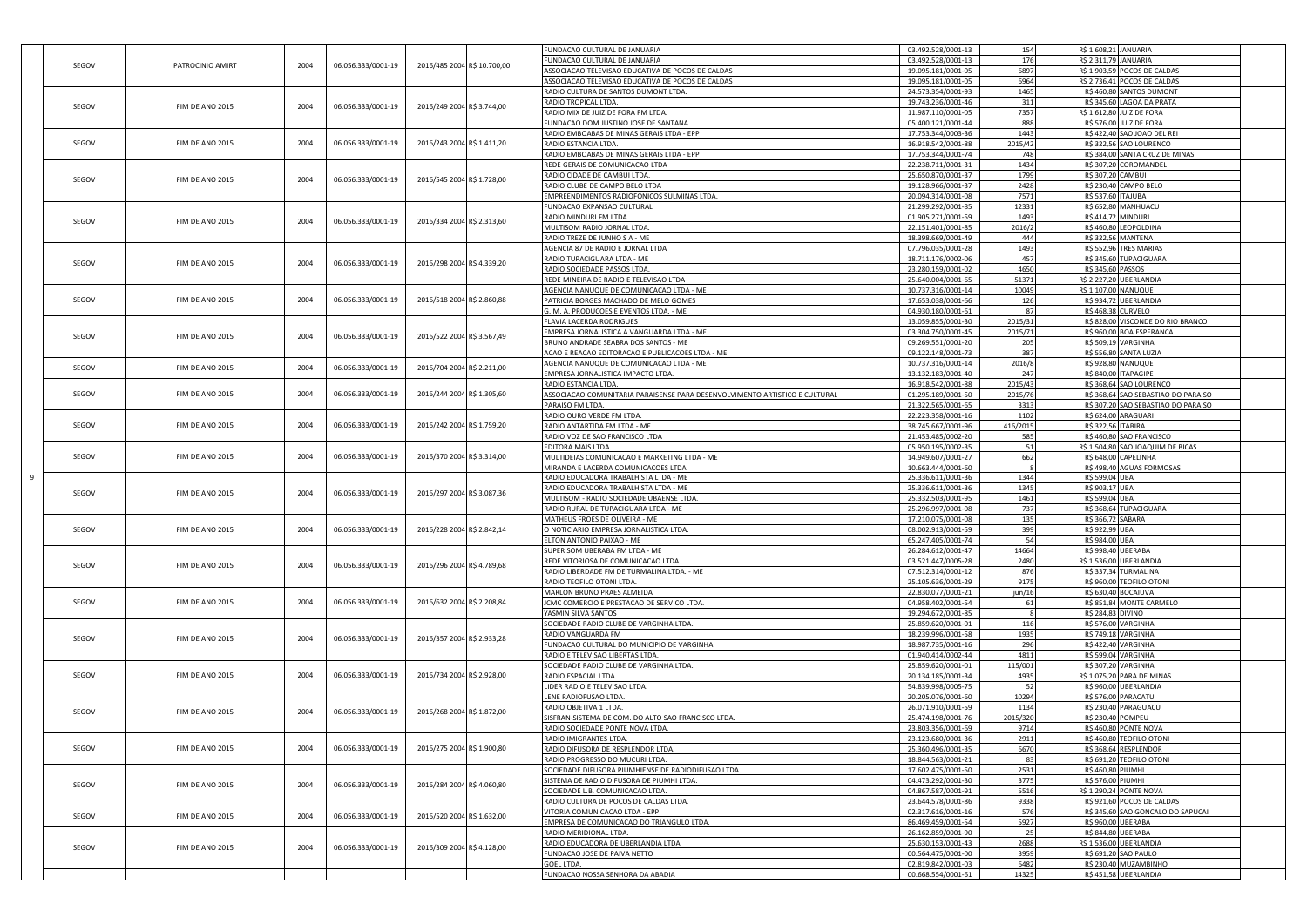| SEGOV               | FIM DE ANO 2015                                 | 2004                | 06.056.333/0001-19                       | 2016/311 2004 R\$ 3.696,96                                  | RD SERRA AZUL DE FREQUENCIA MODULADA LTDA.<br>RADIO BOM SUCESSO LTDA.                                                                                 | 17.143.348/0001-30<br>26.069.039/0001-59                       | 1742<br>2097                       | R\$ 480,00 SANTOS DUMONT<br>R\$ 681,98 MINAS NOVAS                                           |                          |
|---------------------|-------------------------------------------------|---------------------|------------------------------------------|-------------------------------------------------------------|-------------------------------------------------------------------------------------------------------------------------------------------------------|----------------------------------------------------------------|------------------------------------|----------------------------------------------------------------------------------------------|--------------------------|
|                     |                                                 |                     |                                          |                                                             | RADIO VISAO DE UBERLANDIA LTDA<br>RADIO TERRA DE MONTES CLAROS LTDA.                                                                                  | 19.454.784/0001-56<br>18.942.540/0001-50                       | 9772<br>1037                       | R\$ 1.344,00 UBERLANDIA<br>R\$ 768,00 MONTES CLAROS                                          |                          |
| SEGOV               | FIM DE ANO 2015                                 | 2004                | 06.056.333/0001-19                       | 2016/336 2004 R\$ 3.004,80                                  | RADIO AURILANDIA LTDA.<br>RADIO VEREDAS FM LTDA.                                                                                                      | 16.837.585/0001-39<br>20.897.427/0001-41                       | 1610<br>3398                       | R\$ 460,80 NOVA LIMA<br>R\$ 599,04 LAGOA DA PRATA                                            |                          |
|                     |                                                 |                     |                                          |                                                             | TELEVISAO OURO VERDE LTDA.<br>RADIO JURITI DE PARACATU LTDA.                                                                                          | 10.752.156/0002-63<br>23.156.888/0001-51                       | 5658<br>15482                      | R\$ 576,00 LAGOA FORMOSA<br>R\$ 576,00 PARACATU                                              |                          |
| SEGOV               | FIM DE ANO 2015                                 | 2004                | 06.056.333/0001-19                       | 2016/267 2004 R\$ 2.112,00                                  | RADIO MINEIRA DO SUL LTDA.<br>RADIO DIFUSORA BOMDESPACHENSE LTDA.                                                                                     | 23.245.525/0001-92<br>18.810.341/0001-98                       | 16469<br>2015/198                  | R\$ 384,00 PASSA QUATRO<br>R\$ 384,00 BOM DESPACHO                                           |                          |
|                     |                                                 |                     |                                          |                                                             | RADIO GLOBO DE SAO PAULO LTDA<br>RADIO DIFUSORA DE POCOS DE CALDAS LTDA.                                                                              | 43.924.497/0001-47<br>61.362.521/0001-83                       | 2848<br>15069                      | R\$ 345,60 SAO PAULO<br>R\$ 998,40 POCOS DE CALDAS                                           |                          |
| SEGOV               | FIM DE ANO 2015                                 | 2004                | 06.056.333/0001-19                       | 2016/273 2004 R\$ 4.277,76                                  | RADIO CLUBE DE POUSO ALEGRE LTDA.<br>FUNDACAO SAO JOSE DO PARAISO                                                                                     | 23.948.862/0001-46<br>19.081.439/0002-03                       | 1664<br>17526                      | R\$ 1.152,00 POUSO ALEGRE<br>R\$ 304,13 POUSO ALEGRE                                         |                          |
|                     |                                                 |                     |                                          |                                                             | SISTEMA DE RADIO VALE DO ACO LTDA.<br>FUNDACAO ODILON REZENDE ANDRADE                                                                                 | 03.249.322/0001-67<br>03.155.281/0001-40                       | 8373<br>1460                       | R\$ 967,68 TIMOTEO<br>R\$ 460,80 TRES CORACOES                                               |                          |
| SEGOV               | FIM DE ANO 2015                                 | 2004                | 06.056.333/0001-19                       | 2016/352 2004 R\$ 3.318,24                                  | RADIO MONTANHESA MENINO JESUS DE PRAGA LTDA.<br>RADIO METROPOLITANA DE VESPASIANO LTDA.<br>SCALA FM STEREO DE BELO HORIZONTE LTDA.                    | 25.375.577/0001-09<br>23.372.147/0001-08<br>20.480.448/0001-67 | 2070<br>214<br>2342                | R\$ 345,60 MACHADO<br>R\$ 1.433,47 VESPASIANO<br>R\$ 414,72 BURITIS                          |                          |
|                     |                                                 |                     |                                          |                                                             | RADIO ACAIACA LTDA.<br>EMISSORAS SANTA CRUZ RADIO E TELEVISAO LTDA.                                                                                   | 17.270.968/0002-11<br>18.416.750/0001-04                       | 25390<br>5553                      | R\$ 369.64 OURO PRETO<br>R\$ 760,32 PARA DE MINAS                                            |                          |
| SEGOV               | FIM DE ANO 2015                                 | 2004                | 06.056.333/0001-19                       | 2016/353 2004 R\$ 2.937,60                                  | FUNDACAO PADRE LIBERIO<br>SISTEMA DE COMUNICACAO OURO VERDE LTDA.                                                                                     | 01.539.544/0002-70<br>24.025.975/0001-32                       | 800<br>83                          | R\$ 760,32 PARA DE MINAS<br>R\$ 460,80 MANHUMIRIM                                            |                          |
| SEGOV               | FIM DE ANO 2015                                 | 2004                | 06.056.333/0001-19                       | 2016/360 2004 R\$ 4.584,96                                  | RADIO VICOSA FM LTDA - ME<br>RADIO TROPICAL DE TRES CORACOES LTDA - ME                                                                                | 21.866.348/0001-36<br>25.235.342/0001-11                       | 2015/614<br>266                    | R\$ 368,64 VICOSA<br>R\$ 460,80 TRES CORACOES                                                |                          |
|                     |                                                 |                     |                                          |                                                             | <b>SOCIEDADE RADIO MONTANHESA LTDA - EPP</b><br>SOCIEDADE RADIO MONTANHESA LTDA                                                                       | 25.946.971/0001-50<br>25.946.971/0001-50                       | 6009<br>6011                       | R\$ 1.419,26 VICOSA<br>R\$ 1.419,26 VICOSA                                                   |                          |
| SEGOV               | FIM DE ANO 2015                                 | 2004                | 06.056.333/0001-19                       | 2016/354 2004 R\$ 2.851,20                                  | RADIO MONTES CLAROS LTDA.<br>RADIO SAO FRANSCISCO LTDA.                                                                                               | 19.777.853/0001-62<br>25.205.683/0001-44                       | 13561<br>14973                     | R\$ 422,40 MONTES CLAROS<br>R\$ 844,80 MONTES CLAROS                                         |                          |
|                     |                                                 |                     |                                          |                                                             | RADIO DIFUSORA OURO FINO LTDA.<br>ISTEMA RADIO NORTE LTDA.                                                                                            | 23.020.886/0001-30<br>03.238.677/0001-50                       | 2017<br>8463                       | R\$ 322,56 OURO FINO<br>R\$ 691,20 MONTES CLAROS                                             |                          |
| SEGOV               | FIM DE ANO 2015                                 | 2004                | 06.056.333/0001-19                       | 2016/281 2004 R\$ 2.764,80                                  | RADIO DIFUSORA DE PATROCINIO LTDA.<br>RADIO CAPITAL DO TRIANGULO LTDA.<br>MODULO RADIODIFUSAO LTDA.                                                   | 23.409.055/0001-55<br>23.802.986/0001-19<br>01.633.874/0001-49 | 15105<br>4839<br>7295              | R\$ 960,00 PATROCINIO<br>R\$ 422,40 PATROCINIO<br>R\$ 829,44 PATROCINIO                      |                          |
|                     |                                                 |                     |                                          |                                                             | RADIO CENTRAL DO TRIANGULO MINEIRO LTDA.<br>FECMANT - FUNDACAO EDUCATIVA E CULTURAL DE MANTENA                                                        | 20.667.796/0001-48<br>02.948.098/0001-39                       | 1328<br>42                         | R\$ 230,40 MONTE ALEGRE DE MINAS<br>R\$ 207,36 MANTENA                                       |                          |
| SEGOV               | FIM DE ANO 2015                                 | 2004                | 06.056.333/0001-19                       | 2016/338 2004 R\$ 1.795,20                                  | PRESENCA SISTEMA DE COMUNICACAO LTDA.<br>RADIO SOCIEDADE MURIAE LTDA.                                                                                 | 02.392.528/0001-89<br>22.783.195/0001-26                       | 5121<br>8438                       | R\$ 583,68 MONTE CARMELO<br>R\$ 414,72 MURIAE                                                |                          |
| SEGOV               | FIM DE ANO 2015                                 | 2004                | 06.056.333/0001-19                       | 2016/735 2004 R\$ 2.000,00                                  | IBERDADE EMPRESA DE RADIODIFUSAO LTDA<br>RADIO RURAL NOVA GUARANESIA LTDA.                                                                            | 17.286.345/0001-56<br>21.438.932/0001-90                       | 217<br>32                          | R\$ 1.600,00 BELO HORIZONTE<br>R\$ 276,48 GUARANESIA                                         |                          |
| SEGOV               | FIM DE ANO 2015                                 | 2004                | 06.056.333/0001-19                       | 2016/207 2004 R\$ 1.761,60                                  | SOCIEDADE BRASILEIRA DE RADIODIFUSAO LTDA.<br>MOREIRA COMUNICACOES LTDA.                                                                              | 21.115.118/0001-35<br>20.929.592/0001-38                       | 71<br>7313                         | R\$ 844,80 JACUTINGA<br>R\$ 288,00 CAMPO BELO                                                |                          |
| SEPLAG              | AGENDAMENTO DE CARTEIRA DE IDENTIDADE<br>SEPLAG | JBIS                | 03.869.044/0001-40                       | 2016/7105 JBIS R\$ 2.976,00                                 | RADIO IMIGRANTES LTDA.<br>EMPRESA DE COMUNICACAO DO TRIANGULO LTDA.                                                                                   | 23.123.680/0001-36<br>86.469.459/0001-54                       | 2922<br>6032                       | R\$ 460,80 TEOFILO OTONI<br>R\$ 960,00 UBERABA                                               |                          |
| SEE                 | VOLTA AS AULAS 2016                             | TOM                 | 04.406.696/0001-01                       | 2016/1717 TOM R\$ 29.028,80                                 | RADIO TEOFILO OTONI LTDA.<br>TV TIRADENTES LTDA.                                                                                                      | 25.105.636/0001-29<br>19.871.375/0001-55                       | 9195<br>25554                      | R\$ 960,00 TEOFILO OTONI<br>R\$ 23.223,04 JUIZ DE FORA                                       | 01/09/2016               |
| SES<br>SEGOV        | AIDS CARNAVAL 2016<br>APLICATIVO GOVERNO 2016   | CASA<br>POP         | 16.575.226/0001-50<br>41.694.662/0001-96 | 2016/553 CASA R\$ 14.580,00<br>2016/802 POP R\$4.873,34     | SCALA FM STEREO DE BELO HORIZONTE LTDA<br>PORTAL UAI<br>PORTAL UAI                                                                                    | 20.480.448/0001-67<br>17.247.933/0001-80<br>17.247.933/0001-80 | 2218<br>2016/109641<br>2016/137055 | R\$ 11.664,00 BELO HORIZONTE<br>R\$ 1.989,12 BELO HORIZONTE<br>R\$ 1.989,12 BELO HORIZONTE   | 01/09/2016<br>01/09/2016 |
| SEGOV               | FORUNS REGIONAIS 2016                           | POP                 | 41.694.662/0001-96                       | 2016/1140 POP R\$ 50.341,20                                 | IV OMEGA LTDA.<br>EGIONAL CENTRO SUL COMUNICACAO S/A.                                                                                                 | 02.131.538/0001-60<br>17.772.153/0001-50                       | 33331<br>9734                      | R\$ 11.225,76 BELO HORIZONTE<br>R\$ 29.047,20 UBERABA                                        | 05/09/2016               |
| <b>SES</b><br>SEESP | XO MOSQUITO<br><b>MINAS 2016</b>                | CASA<br><b>JBIS</b> | 16.575.226/0001-50<br>03.869.044/0001-40 | 2016/454 CASA R\$ 117.494,36<br>2016/7775 JBIS R\$ 4.000,00 | S/A ESTADO DE MINAS<br>TOUR PRESS JORNALISMO LTDA.                                                                                                    | 17.247.933/0001-80<br>21.612.775/0001-98                       | 2016/119020<br>550                 | R\$ 93.995,49 BELO HORIZONTE<br>R\$ 3.200,00 BELO HORIZONTE                                  | 01/09/2016<br>01/09/2016 |
| SEESP               | <b>MINAS 2016</b>                               | JBIS                | 03.869.044/0001-40                       | 2016/7782 JBIS R\$ 14.952,00                                | RADIO ARCOS IRIS LTDA<br>SCALA FM STEREO DE BELO HORIZONTE LTDA                                                                                       | 22.731.210/0001-92<br>20.480.448/0001-67                       | 13883<br>2433                      | R\$ 7.425,60 BELO HORIZONTE<br>R\$ 4.536,00 BELO HORIZONTE                                   | 01/09/2016               |
| SEESP               | <b>MINAS 2016</b>                               | JBIS                | 03.869.044/0001-40                       | 2016/7795 JBIS R\$ 4.950,00                                 | RADIO TERRA LTDA<br>SISTEMA HOJE DE RADIO LTDA.                                                                                                       | 00.631.648/0001-66<br>26.197.988/0001-14                       | 7707<br>828                        | R\$ 1.980,00 BELO HORIZONTE<br>R\$ 1.980,00 BELO HORIZONTE                                   | 05/09/2016               |
| SEE                 | CADASTRAMENTO ESCOLAR 2017                      | TOM                 | 04.406.696/0001-01                       | 2016/1712 TOM R\$ 61.698,00                                 | RADIO BETIM SOCIEDADE DE RADIODIFUSAO LTDA.<br>RADIO STERO FM LAGOA SANTA LTDA.                                                                       | 21.513.114/0001-05<br>26.232.603/0001-02                       | 10758<br>5692/1606                 | R\$ 25.920,00 BELO HORIZONTE<br>R\$ 10.416,00 BELO HORIZONTE                                 | 05/09/2016               |
|                     | CAFE 2016                                       | JBIS                | 03.869.044/0001-40                       | 2016/7779 JBIS R\$ 7.200,00                                 | FUNDACAO CULTURAL JOAO PAULO II<br>RADIO INCONFIDENCIA LTDA.<br>EDITORA GAZETA SANTA CRUZ LTDA.                                                       | 25.577.891/0002-55<br>20.234.423/0001-83<br>04.439.157/0001-79 | 6612<br>6918<br>4351               | R\$ 5.342,40 BELO HORIZONTE<br>R\$ 7.680,00 BELO HORIZONTE<br>R\$ 5.760,00 SANTA CRUZ DO SUL |                          |
|                     |                                                 |                     | 04.406.696/0001-01                       | 2016/1470 TOM R\$ 8.524,80                                  | PORTAL UAI<br>ORTAL UAI                                                                                                                               | 17.247.933/0001-80<br>17.247.933/0001-80                       | 2016/144444<br>2016/173882         | R\$ 3.409,92 BELO HORIZONTE<br>R\$ 3.409,92 BELO HORIZONTE                                   | 01/09/2016               |
| SEAPA<br>SEC        | <b>FEC 2016</b>                                 | TOM                 |                                          |                                                             |                                                                                                                                                       |                                                                |                                    |                                                                                              |                          |
| SEC<br><b>SEC</b>   | <b>FEC 2016</b><br><b>LEIC 2016</b>             | TOM<br><b>TOM</b>   | 04.406.696/0001-01<br>04.406.696/0001-01 | 2016/1449 TOM R\$ 18.345,60<br>2016/1464 TOM R\$ 1.278,72   | S/A ESTADO DE MINAS<br>PORTAL UAI                                                                                                                     | 17.247.933/0001-80<br>17.247.933/0001-80                       | 2016/166936<br>2016/177191         | R\$ 14.676,48 BELO HORIZONTE<br>R\$ 1.022,98 BELO HORIZONTE                                  | 01/09/2016<br>01/09/2016 |
| SEGOV               | DEA - BALANCO 2014                              | POP                 | 41.694.662/0001-96                       | 2015/1684 POP R\$ 23.155,84                                 | REDE DO BEM RADIO E TELEVISAO LTDA<br>ASSOCIACAO GOSPA MIRA                                                                                           | 03.134.568/0001-93<br>07.153.969/0001-41                       | 305<br>385                         | R\$ 8.729,60 BARUERI<br>R\$ 10.368,00 BELO HORIZONTE                                         |                          |
| SEGOV               | DEA - BALANCO 2014                              | POP                 | 41.694.662/0001-96                       | 2015/1692 POP R\$ 8.475,79                                  | RADIO IMIGRANTES LTDA.<br>RADIO SOCIEDADE INDEPENDENTE DE PORTEIRINHA LTDA.                                                                           | 23.123.680/0001-36<br>25.674.276/0001-86                       | 1984<br>2068                       | R\$ 2.534,40 TEOFILO OTONI<br>R\$ 1.710,34 PORTEIRINHA                                       |                          |
|                     |                                                 |                     |                                          |                                                             | ENE RADIOFUSAO LTDA.<br>FUNDACAO SENHOR BOM JESUS                                                                                                     | 20.205.076/0001-60<br>00.905.423/0001-50                       | 8948<br>2014/505                   | R\$ 2.745,60 PARACATU<br>R\$ 1.584,00 PERDOES                                                |                          |
| SEGOV               | DEA - BALANCO 2014                              | POP                 | 41.694.662/0001-96                       | 2015/2123 POP R\$ 8.247,10                                  | FUNDACAO SENHOR BOM JESUS<br>FUNDACAO SENHOR BOM JESUS                                                                                                | 00.905.423/0001-50<br>00.905.423/0001-50                       | 2014/506<br>2014/663               | R\$ 792,00 PERDOES<br>R\$ 1.584,00 PERDOES                                                   |                          |
|                     |                                                 |                     |                                          |                                                             | FUNDACAO LESTE MINEIRO DE COMUNICACAO<br>RADIO MONTANHEZA DE VAZANTE LTDA. - ME                                                                       | 03.395.042/0001-67<br>21.978.945/0001-52                       | 5867<br>6883                       | R\$ 1.463,24 GOVERNADOR VALADARES<br>R\$ 1.316,62 VAZANTE                                    |                          |
| SEF<br>SEF          | DEA - IPVA 2014<br>DEA - IPVA 2014              | JBIS<br><b>JBIS</b> | 03.869.044/0001-40<br>03.869.044/0001-40 | 2015/6202 JBIS R\$ 648,00<br>2015/6228 JBIS R\$ 720,00      | FECMANT - FUNDACAO EDUCATIVA E CULTURAL DE MANTENA<br>FECMANT - FUNDACAO EDUCATIVA E CULTURAL DE MANTENA<br>RADIO TROPICAL DE TRES CORACOES LTDA - ME | 02.948.098/0001-39<br>02.948.098/0001-39<br>25.235.342/0001-11 | 28<br>29<br>29                     | <b>R\$ 259,20 MANTENA</b><br>R\$ 259,20 MANTENA<br>R\$ 576,00 TRES CORACOES                  |                          |